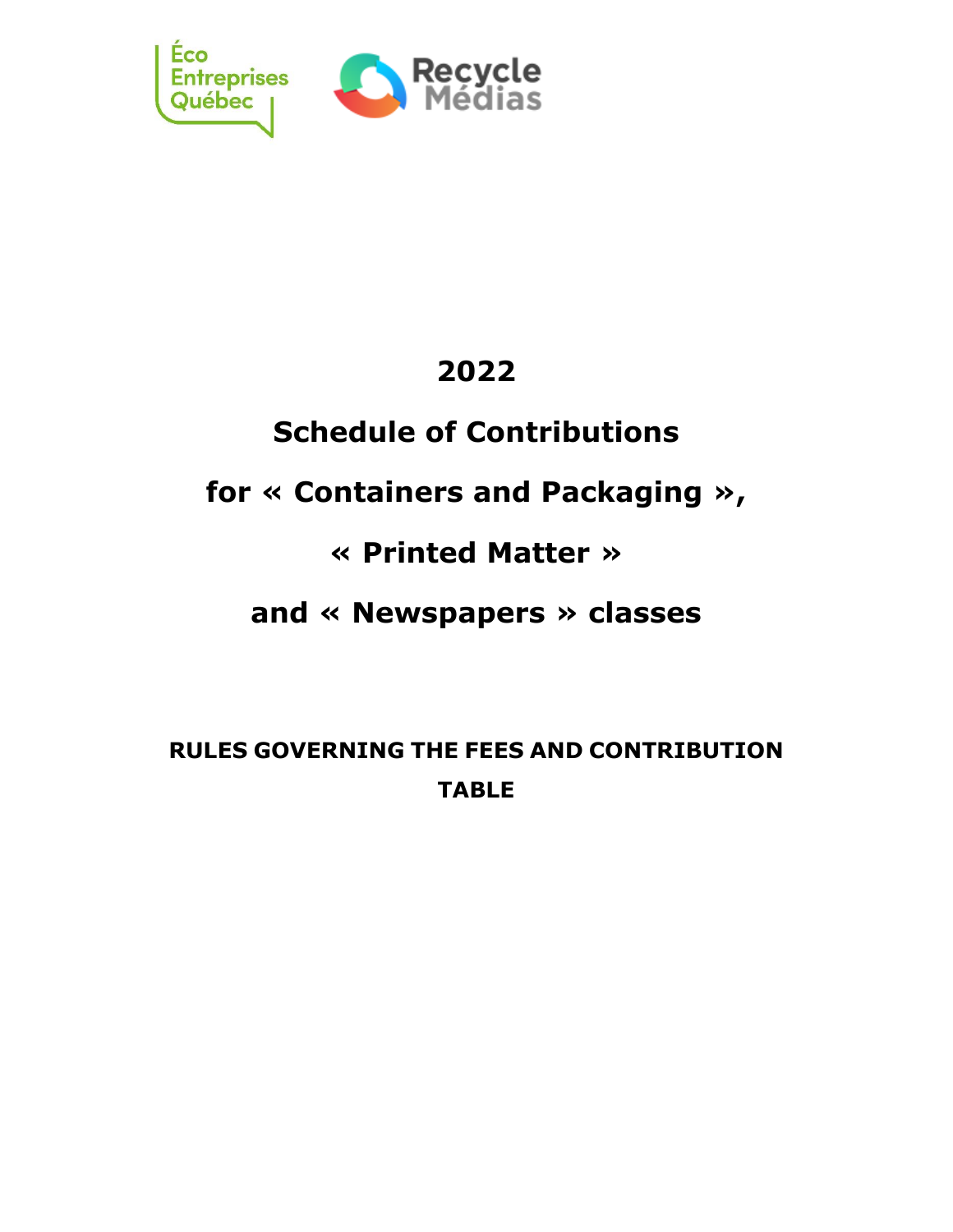|      | 2. DESIGNATION OF PERSONS SUBJECT TO PAYING A CONTRIBUTION  9            |
|------|--------------------------------------------------------------------------|
| 2.1. |                                                                          |
| 2.2. |                                                                          |
| 2.3. |                                                                          |
| 2.4. |                                                                          |
| 3.   | DESIGNATION OF CLASSES OF MATERIALS REQUIRING A                          |
| 3.1. | « Containers and Packaging »: included in the payable contribution<br>15 |
| 3.2. | « Containers and Packaging » excluded from the payable                   |
| 3.3. | « Printed Matter » included in the payable contribution 16               |
| 3.4. | « Printer Matter » excluded from the payable contribution  16            |
| 3.5. | « Newspapers » included in the payable contribution  17                  |
| 3.6. |                                                                          |
|      |                                                                          |
| 4.1. |                                                                          |
| 4.2. |                                                                          |
| 4.3. |                                                                          |
| 4.4. |                                                                          |
| 5.   | DETERMINATION OF THE CONTRIBUTION AMOUNT AND PAYMENT  19                 |
| 5.1  | Payable contribution and reference year for the calculation of the       |
| 5.2  | Lump Sum Payment option for the "Printed Matter", "Packaging and         |
| 5.3  | Dates of payment of the contribution owed to Eco Entreprises             |
| 5.4  | Dates of payment of the contribution owed to RecycleMédias  21           |

## **Table des matières**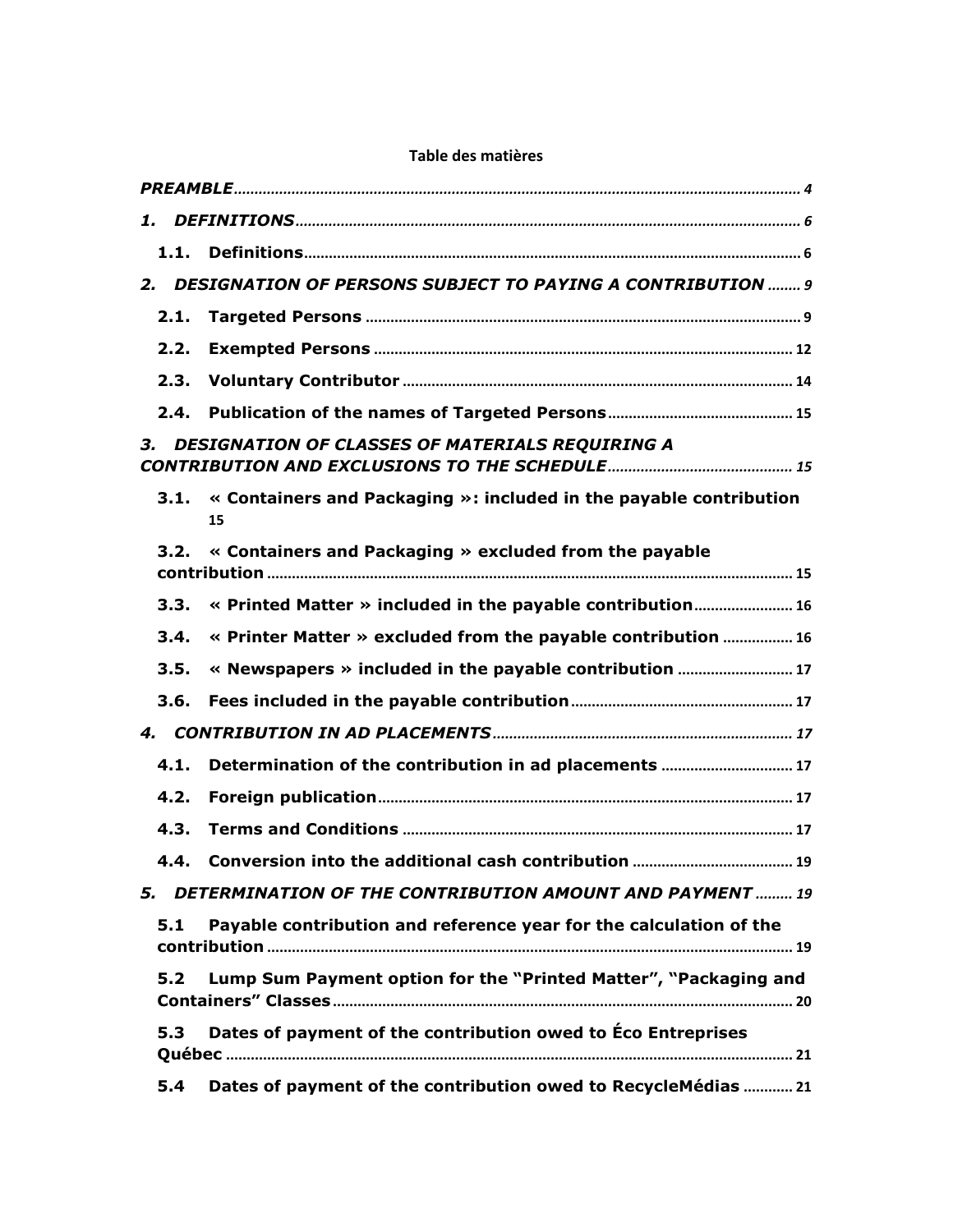| 5.5  | Interest, administration fees and recovery amount 21               |
|------|--------------------------------------------------------------------|
| 5.6  |                                                                    |
| 6.   |                                                                    |
| 6.1. | Targeted Person eligible to credits and eco-modulation measures 23 |
| 6.2. |                                                                    |
| 6.3. |                                                                    |
|      | 7. REGISTRATION AND REPORTING BY TARGETED PERSONS                  |
| 7.1  |                                                                    |
| 7.2  |                                                                    |
| 7.3  |                                                                    |
|      |                                                                    |
| 8.1  |                                                                    |
|      |                                                                    |
| 9.1  |                                                                    |
|      |                                                                    |
|      |                                                                    |
|      |                                                                    |
|      |                                                                    |
|      |                                                                    |
|      | APPENDIX C: REGISTRATION WITH RECYCLEMÉDIAS OF A TARGETED          |
|      |                                                                    |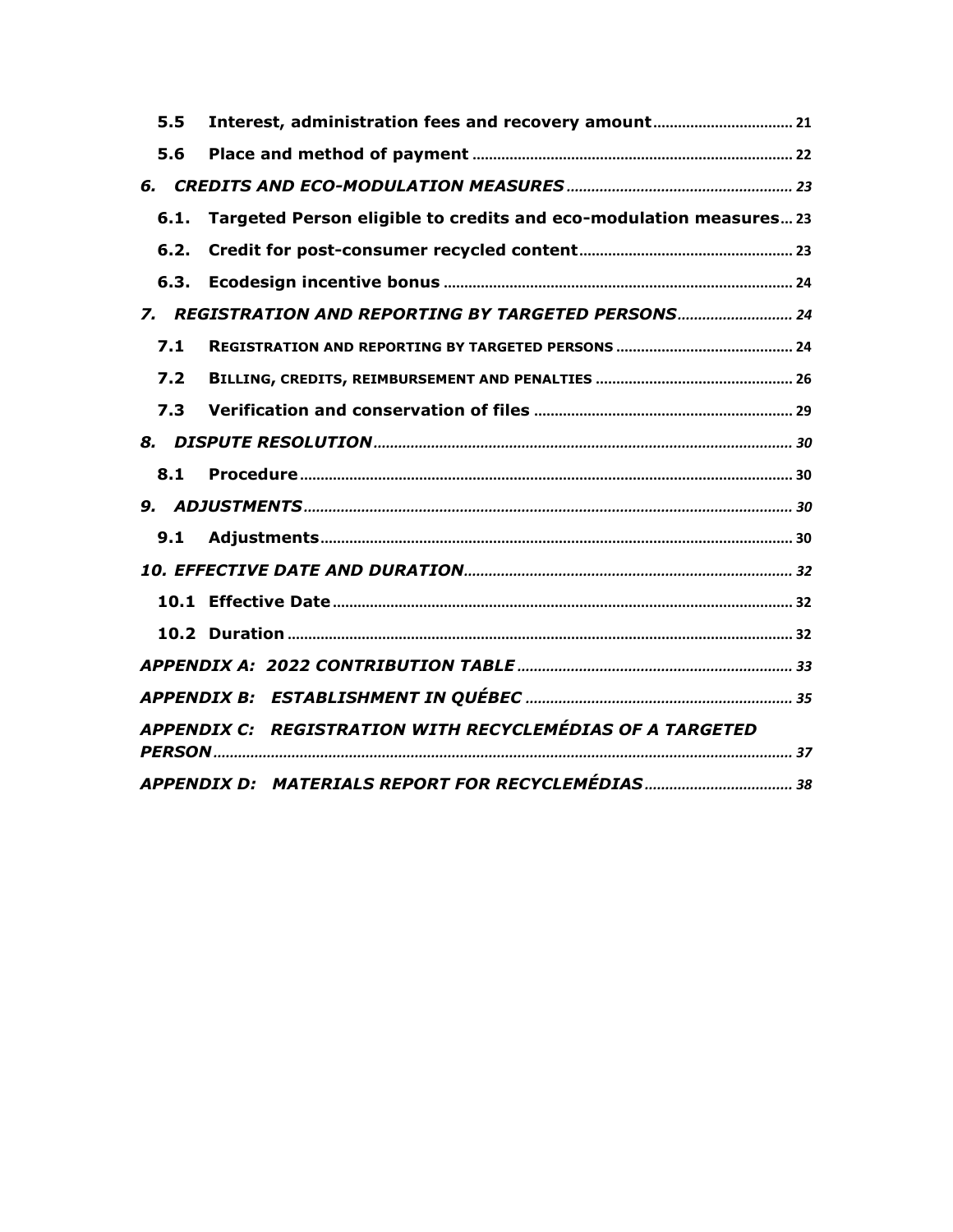## **Unified Schedule of Contribution Éco Entreprises Québec – RecycleMédias**

#### **PREAMBLE**

<span id="page-3-0"></span>The *Environment Quality Act,* (chapter Q-2) (the "**Act**") contains provisions with respect to the compensation to municipalities and Native communities for the services that they offer to ensure the recovery and reclaiming of residual materials designated in the *Regulation respecting compensation for municipal services provided to recover and reclaim residual materials* (chapter Q-2, r.10) (the "**Regulation**"). This Regulation specifies the main principles and basic orientations regarding the contribution of enterprises to the financing of selective collection.

In force since 2005, the Regulation obliges enterprises that market containers, packaging, printed matter and newspapers ("Targeted Persons") to compensate municipalities for the net costs for the selective collection, transport, sorting and treatment of materials targeted by the Regulation.

In March 2021, the Act to amend mainly the Environment Quality Act with respect to deposits and selective collection was sanctioned. This Act constitutes the first step towards modernizing the current selective collection system according to a model based on Extended Producer Responsibility ("EPR"), as announced by the Ministre de l'Environnement et de la Lutte contre les changements climatiques in February 2020. Not only did this Act grant the government the facilitating powers necessary to regulate in order to elaborate, to manage and to finance a modernized selective collection system for Targeted Persons, this Act also provides transitional and final provisions, of which certain come to modify section 4.1 of the Environment Quality Act ("EQA"), in regard to compensation for municipal services. These modifications are necessary to ensure the most fluid transition possible between the current compensation regime and the modernized selective collection system, which will co-exist during a period of approximately three (3) years.

Considering the transitional and final provisions of the Act and to ensure the coordination between the current compensation regime and the future modernized system, the Regulation had to be substantially modified in December 2021. In the process, certain irritants in its application that had been raised by the stakeholders over the past few years, were also corrected.

Pursuant to section 53.31.12 of the Act, the bodies certified by the Société québécoise de récupération et de recyclage must remit to same Société, the amount of the monetary compensation owed to municipalities. In order to fulfill this obligation, the certified bodies may, pursuant to section 53.31.13 of the Act, collect from the Targeted Persons under the Regulation, and for similar activities of their members, the contributions necessary to remit a) the amount of compensation determined by the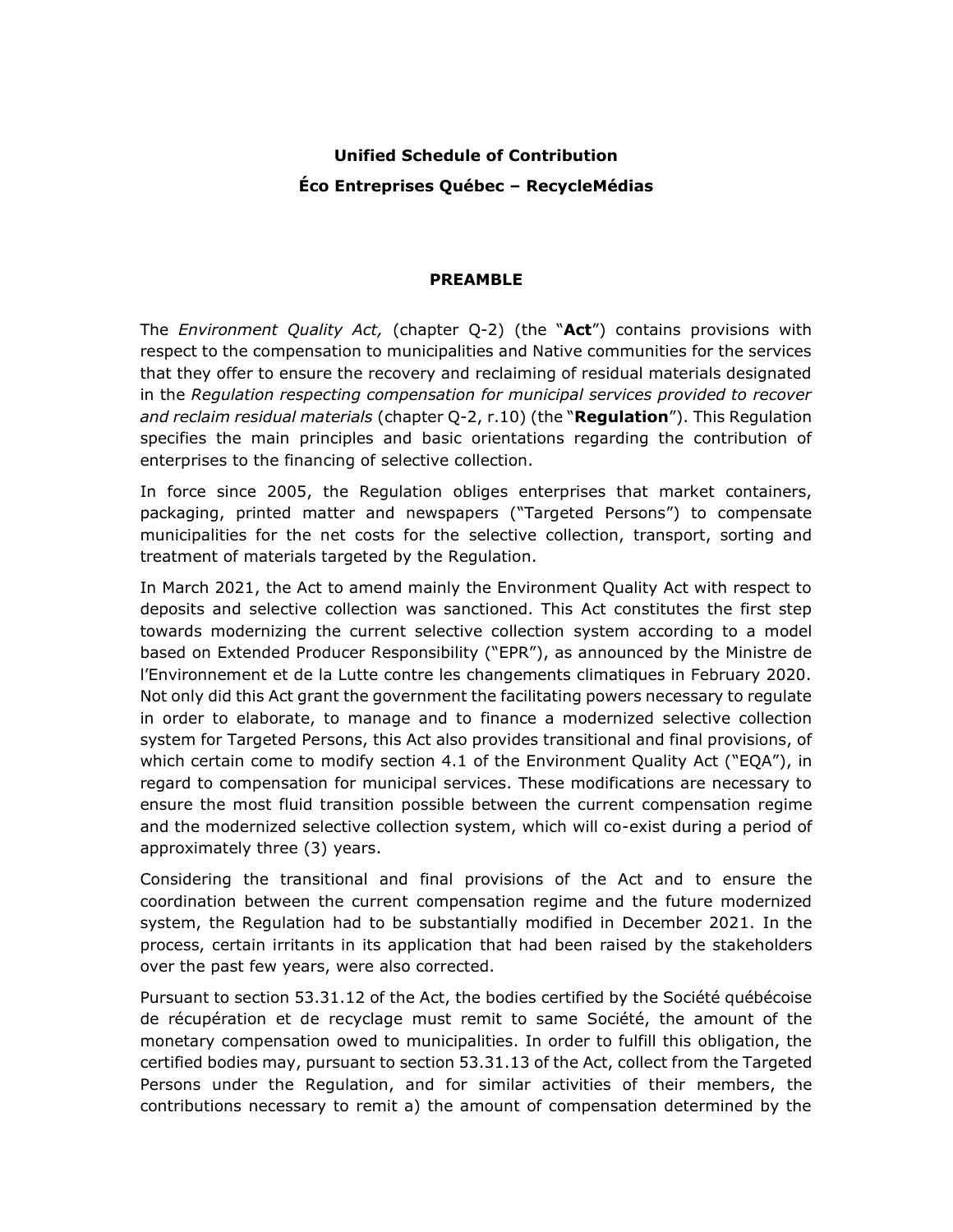Société québécoise de récupération et de recyclage, including the interests and applicable penalties, as the case may be, b) the amount necessary to indemnify the certified bodies for their management costs and other expenses related to the compensation regime, as well as, c) the amount payable to the Société québécoise de récupération et de recyclage as per section 53.31.18 of the Act.

From this approach, the certified bodies also have the responsibility, pursuant to section 53.31.14, to prepare and propose a schedule that may cover up to a period of three years, which also respects the objectives of the Act. The proposed rules in this schedule must be approved by the Government and are published afterwards in the *Gazette officielle du Québec*.

It is in this context that Éco Entreprises Québec (ÉEQ) was recertified on December 11, 2020, to represent persons having an obligation to compensate for the "containers and packaging" and "printed matter" classes of materials and collect from the latter the monetary compensations that will be remitted to municipalities.

RecycleMédias ("RM") was recertified on December 21, 2021, to represent persons having an obligation to compensate for the class of "newspapers".

The Act imposes a number of requirements that guide ÉEQ's and RM's actions in the preparation of the Contribution Table for the enterprises, which are:

- The payable contributions must be established on the basis of a schedule that has been the subject of a special consultation with the "Targeted Persons";
- The criteria taken into account to determine the schedule must evolve over the years in order to foster the accountability of the various classes of Targeted Persons in regards to the environmental consequences of the products they manufacture, market, distribute or commercialise, or the materials they otherwise generate, having regard to the content of recycled materials, the nature of materials used, the volume of residual materials produced as well as their potential for recovery, recycling or other forms of reclamation.

Section 53.31.14 of the Act states that the schedule may provide for exemptions and exclusions and that it may specify the terms according to which the contributions are to be paid to certified bodies. In the context of the government's "Politique gouvernementale sur l'allègement réglementaire et administratif – Pour une réglementation intelligente", adopted by Order in council (O.I.C. 1166-2017), ÉEQ and RM have worked in collaboration to propose a sole and unified Schedule of Contributions. All of which falls under the government's actions seeking to reduce regulatory and administrative burdens on enterprises.

The schedule prepared and proposed by ÉEQ and RM has been drafted in a way to include all the elements enabling a person to determine whether they are targeted, to understand the scope of their obligations and to determine the amount of the payable contribution. To reach all those clarity and conciseness goals in a sole document, ÉEQ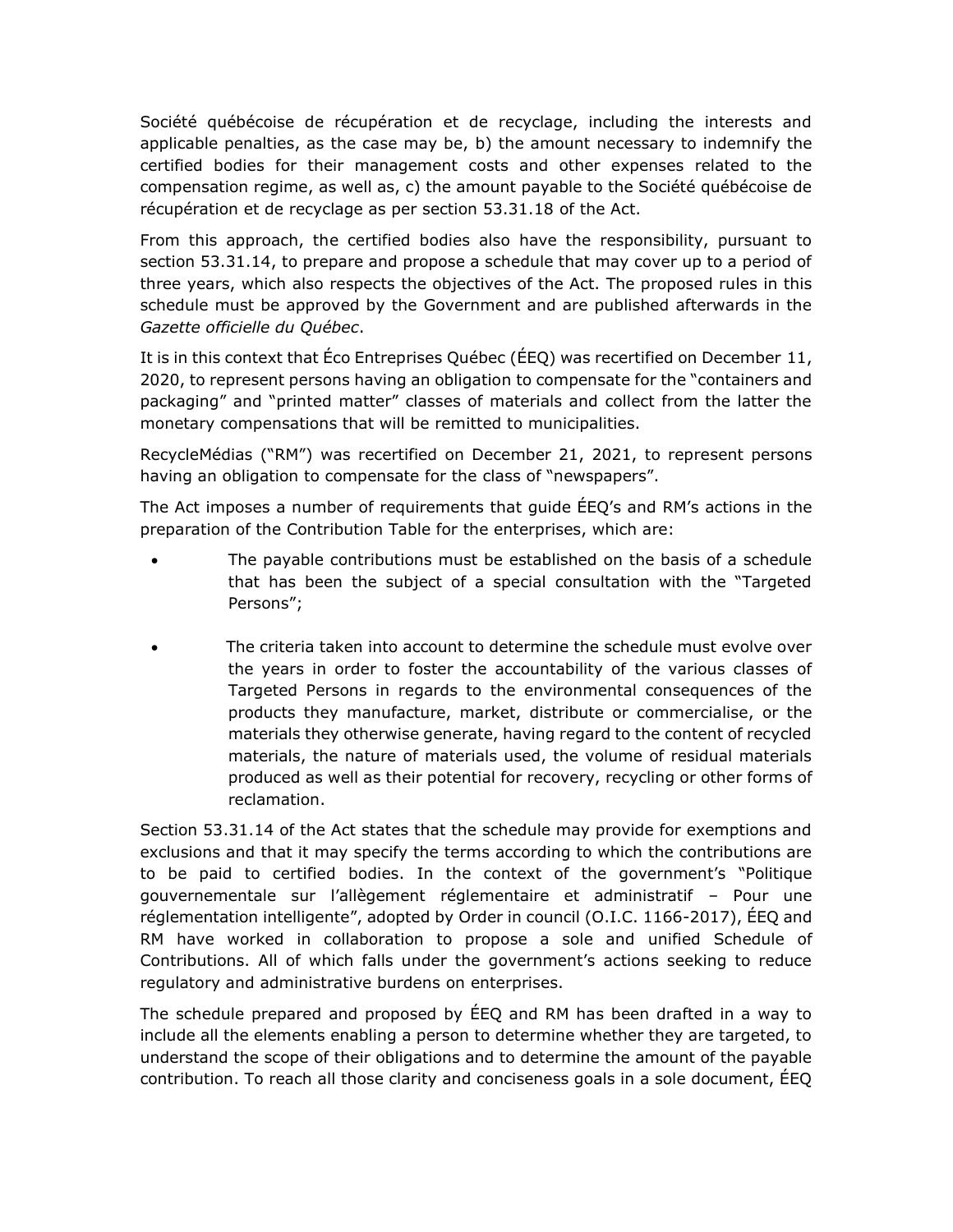and RM have reproduced certain provisions of the Act and the Regulation, and they also propose a chapter providing the definitions of certain terms employed.

With the same concern for clarity, ÉEQ and RM propose explanations to targeted persons that are available on their websites at [www.eeq.ca.](http://www.eeq.ca/) and www.recyclemédias.com.

ÉEQ and RM favour alternative dispute resolution methods.

During the time where ÉEQ and RM are in possession of information that has been communicated to them in the scope of the compensation regime, they shall see to it that all agreed upon means are put in place to ensure the safety and confidentiality and ensure the respect of all other obligations provided for by the applicable laws pertaining to the confidentiality and conservation of this information.

The document hereafter constitutes the Schedule for the 2022 Obligation Year for "Containers and Packaging", "Printed Matter" and "Newspapers" Classes (the "Schedule") proposed by ÉEQ and RM to be approved by the government

## <span id="page-5-1"></span><span id="page-5-0"></span>**1. DEFINITIONS**

#### **1.1. Definitions**

In the Schedule, unless the context indicates otherwise, the following words and expressions mean or refer to:

- a) "Obligation Year": the year 2022, year for which a Targeted Person is required to pay the payable contribution established on the basis of the Materials it marketed during the Reference Year defined in this Schedule;
- b) "Reference Year": time period from January 1 to December 31, 2021, for which a Targeted Person must submit the quantities of materials for the establishment of the payable contribution related to the corresponding Obligation Year;
- c) "Classes of Materials": classes of materials targeted by the Compensation Regime, specifically "containers and packaging", "newspapers" and "printed matter";
- d) "Ultimate Consumer": the ultimate recipient or ultimate user of a product or a service;
- e) "Containers and Packaging" includes all flexible or rigid material, for example paper, carton, plastic, glass or metal, and any combination of such materials that, as the case may be:
	- is used to contain, protect or wrap the products during any stage from the producer to the Ultimate Consumer, notably for the presentation;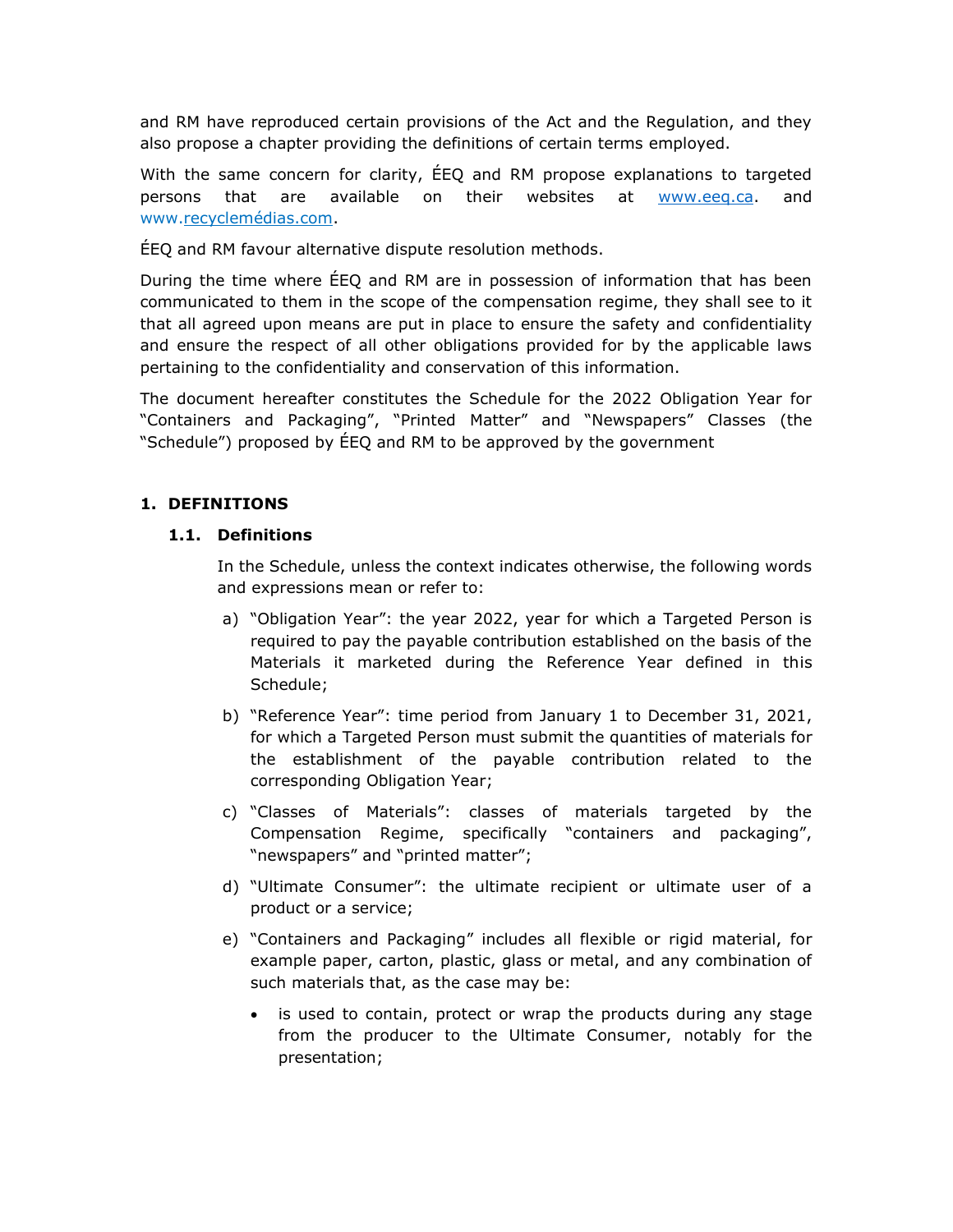- is intended for a single or short-term use and designed to contain, protect or wrap products, such as storage bags, wrapping paper and paper or styrofoam cups.
- f) "Voluntary contributor": a natural person, partnership, cooperative or a legal person, defined at section [2.3](#page-13-0) of the Schedule;
- g) "Contribution in ad placements": the amount payable by a Targeted Person in ad placements under the Schedule. These contributions in ad placements must consist of publishing, at the national, regional and local levels, messages intended to inform, raise awareness or educate about environmental issues, by prioritising the promotion of recycling and reclamation of residual materials, and may be made in newspapers and through digital products;
- h) "Payable contribution": the amount required to be paid to a certified body by a Targeted person under the Schedule;
- i) "Retailer": a person for whom the principal activity consists in the operation of one or several points of sale intended for an Ultimate Consumer;
- j) "Principal distributor": the person who mainly dedicates its principal activities to managing the inventory of products and services from various fabricants, manufacturers or suppliers, which will be sold or otherwise distributed to various retailers or operators of e-commerce platforms;
- k) "Éco Entreprises Québec": body certified by RECYC-QUÉBEC that represents companies that market containers, packaging and printed matter in Québec;
- l) "Establishment": a physical place wherein takes place, by one or many persons, an organized economic activity, whether or not it is commercial in nature, consisting in the production of goods, their administration or their alienation, or in the provision of services. A place described in Appendix B of the Schedule is deemed to constitute an establishment.
- m) "RECYC-QUÉBEC fees": the administrative fees and other expenses of RECYC-QUÉBEC related the Compensation Regime and payable to RECYC-QUÉBEC by RecycleMédias pursuant to article 53.31.18 of the Act and article 8.14 of the Regulation;
- n) "RecycleMédias fees": the administrative fees and other expenses of RecycleMédias related to the Compensation Regime that are collected by RecycleMédias pursuant to article 53.31.13 of the Act;
- o) "Éco Entreprises Québec fees": the administrative fees and other expenses of Éco Entreprises Québec related to the Compensation Regime that may be collected by Éco Entreprises Québec pursuant to article 53.31.13 of the Act;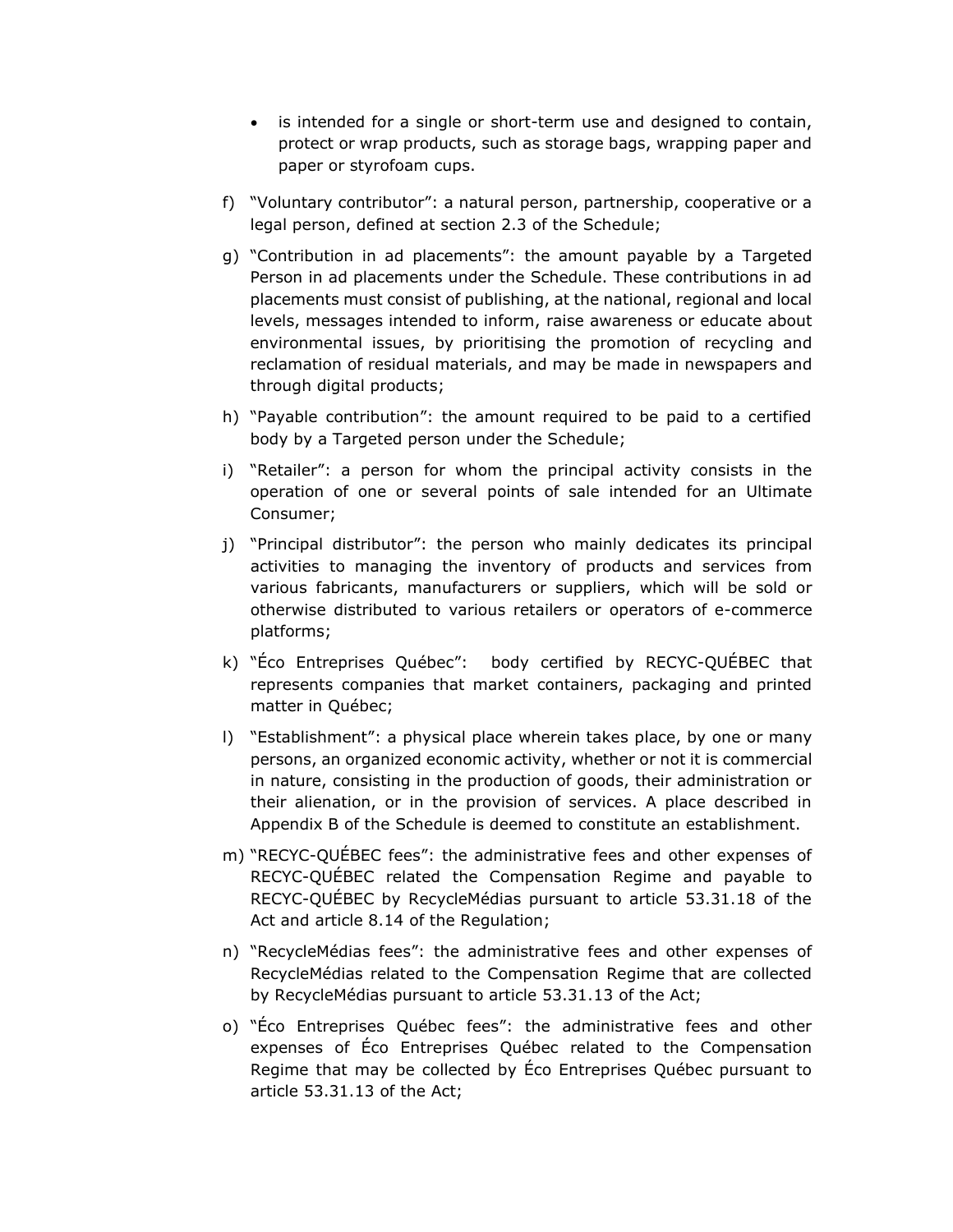- p) "Printed matter": Class of Materials includes paper and other cellulosic fibres, whether or not they are used as a medium for text or images;
- q) "Newspapers": Class of Materials includes paper and other cellulosic fibres used as a medium for written current affairs periodicals published on newsprint, notably dailies and weeklies, as well as the containers and packaging used to deliver newspapers directly to the Ultimate Consumer or recipient (notably bags and elastic bands);
- r) "Act": the *Environment Quality Act* (chapter Q-2), as amended from time to time;
- s) "Brand": means a mark that is used by a person for the purpose of distinguishing or so as to distinguish products or services manufactured, sold, leased, hired or performed by the person from those manufactured, sold, leased, hired or performed by others, but does not include a certification mark within the meaning of section 2 of the *Trade-marks Act*, (R.S.C. 1985, c. T-13);
- t) "Materials": containers, packaging, printed matter or newspapers included in a Class of Materials;
- u) "Name": means the name under which any business is carried on, whether or not it is the name of a legal person, a partnership or an individual;
- v) "Body" or «Certified Body»: body certified by RECYC-QUÉBEC, specifically Éco Entreprises Québec and RecycleMédias;
- w) "Targeted Person"» : a natural person, partnership, cooperative or a legal person obligated by the Compensation Regime and subject, for the purposes of the payable contribution, to exemptions and other terms prescribed under sections 2 and 4 of the Schedule;
- x) "Point of Sale" : a physical retail or sale outlet or distribution by ecommerce directly or indirectly used to sell or distribute services or products in Québec;
- y) "First Supplier": means a person who has a domicile or an establishment in Québec and is the first to take title, or possession, or control, in Québec, of a material or a product that is targeted by the Schedule;
- z) "Product" : material good, excluding any newspaper, intended for an Ultimate Consumer, whether directly or indirectly sold or distributed otherwise;
- aa) "Digital products": websites (including any portal) and other digital products devoted primarily to current events, that are owned by the Targeted Person or another member of the Person's corporate group, and through which a contribution in ad placements may be made;
- bb)"Foreign publication": a newspaper that markets less than 25 % of its total materials in Québec;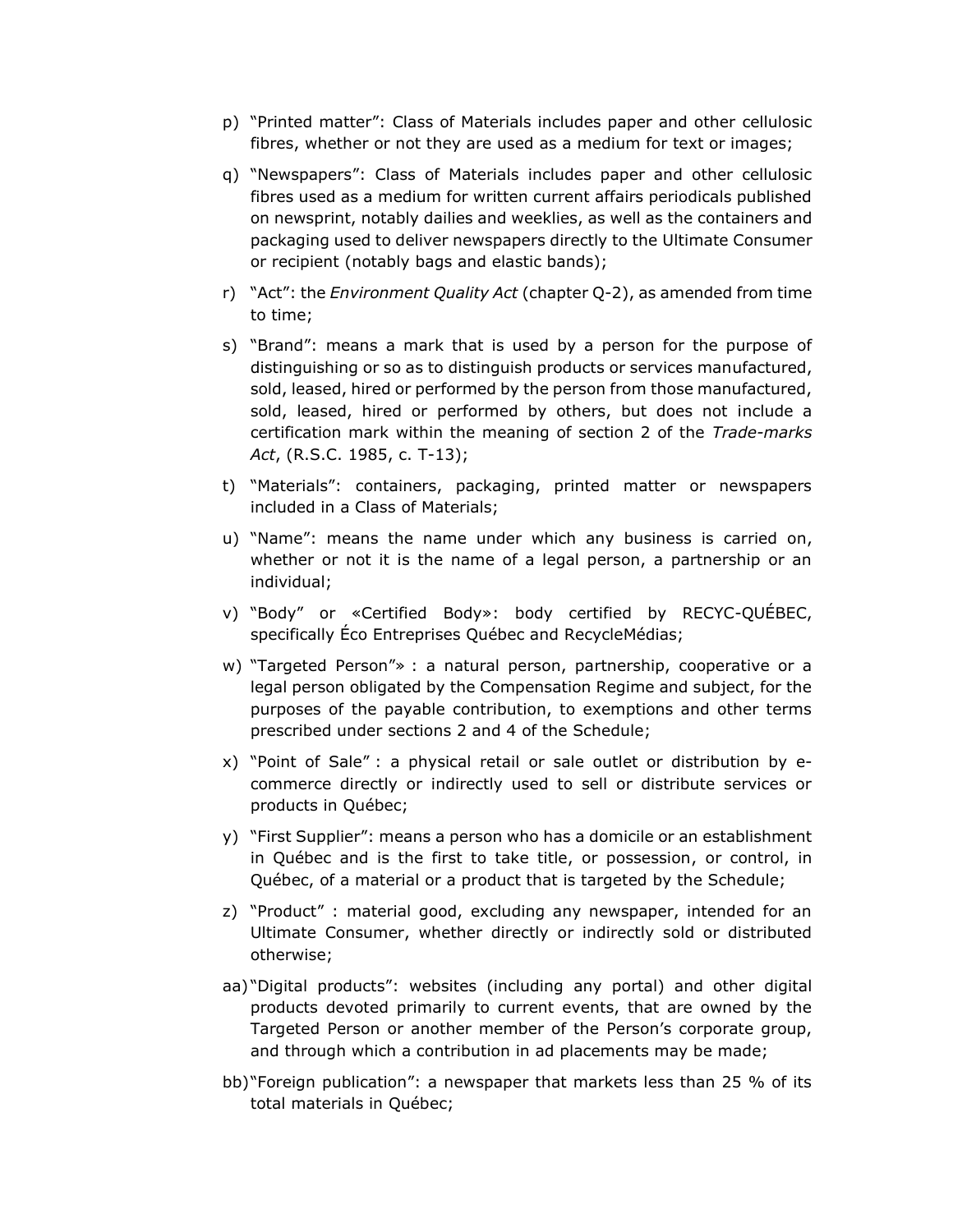- cc) "Practical owner of the group": is a franchisor or a person who has decisional power and real control of a franchise or a chain of establishments operating under a banner name or as part of another similar form of affiliation or group of businesses;
- dd)"RecycleMédias": body certified by RECYC-QUÉBEC to represent companies that market Newspapers in Québec;
- ee) " RECYC-QUÉBEC": the Société québécoise de récupération et de recyclage, as designated in section 1 of the Act respecting the Société québécoise de récupération et de recyclage (chapter S-22.01);
- ff) "Compensation Regime": the compensation regime prescribed by Chapter IV, Division VII, subdivision 4.1 of the Act and by the Regulation, as amended from time to time;
- gg)"Regulation": *The Regulation respecting compensation for municipal services provided to recover and reclaim residual materials* (chapter Q-2, r.10);
- hh)"Group": a collection of enterprises or group of enterprises belonging to physical persons or legal persons that may be juridically distinct and independent from one another, or not, for which their activity is controlled by a person, which through one or many officers, hold between them a certain financial power, management or economic control over the running of the group of enterprises;
- ii) "Service": service that is not a material good and that is intended for an Ultimate Consumer, whether it is sold or otherwise provided, either directly or indirectly;
- jj) "Distinguishing Guise": means the shaping of containers or packaging or the format of a newspaper, the appearance of which is used by a person for the purpose of distinguishing or so as to distinguish products manufactured, sold, leased, hired or performed, or newspapers put on the market, by the person from those manufactured, sold, leased, hired or performed, or newspapers put on the market, by others.

#### <span id="page-8-1"></span><span id="page-8-0"></span>**2. DESIGNATION OF PERSONS SUBJECT TO PAYING A CONTRIBUTION**

#### **2.1. Targeted Persons**

- 2.1.1. The persons referred to in sections 3 and 6 of the Regulation, that are the owners of a Brand, a Name or a Distinguishing Guise are the only ones who may be required to pay a contribution for:
	- 1) Containers and packaging used for commercialising or marketing a Product or Service in Québec under that Brand, Name or Distinguishing Guise;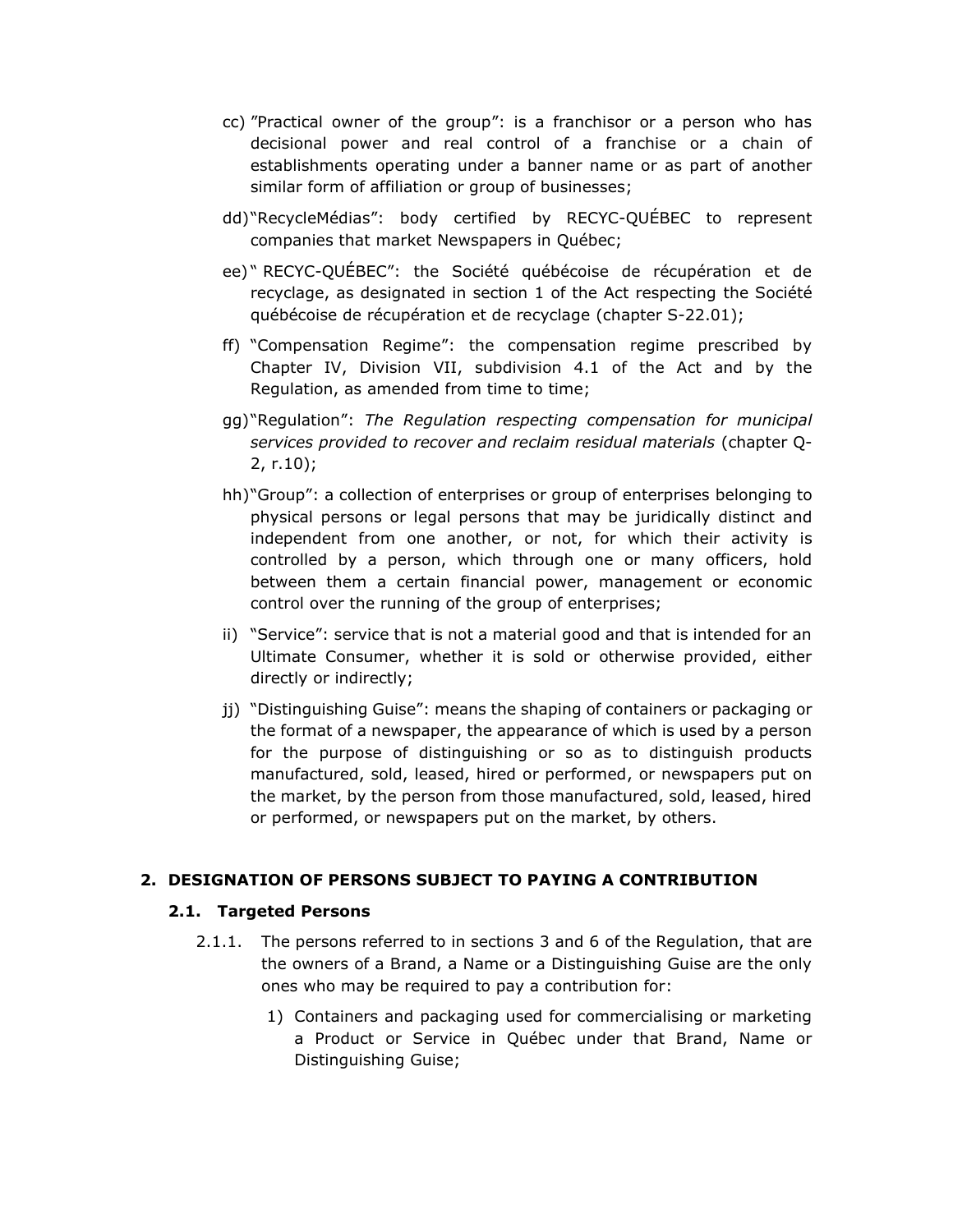- 2) Containers, packaging and newspapers identified by that Brand, Name or Distinguishing Guise;
- 3) Containers and packaging intended for a single or short-term use and designed to contain, protect or wrap products, such as storage bags, wrapping paper and paper or styrofoam cups;
- 4) Materials included in the printed matter class identified by that Brand, Name or Distinguishing Guise.

When a Product or a Service, a container, a packaging, a printed matter or a newspaper, that is mentioned in the first paragraph, is identified by more than one Brand, Name or Distinguishing Guise having different owners, the Targeted Person is the owner of the Brand, Name or Distinguishing Guise that is the most closely related to the production of the Product or the Service, the container, the packaging, the printed matter or the newspaper.

2.1.2. If the owner has no domicile or establishment in Québec, the payment of the contribution can then be required from the First Supplier in Québec of the Products or the Services, or the containers and packaging, or the printed matter, or the newspaper concerned, other than the manufacturer, whether or not that supplier is the importer.

> When the First Supplier in Québec is operating a Point of Sale that is supplied or operated as a franchise or a chain of establishments, under a banner name or as part of another similar form of affiliation or group of businesses or establishments, the payment of the contribution can then be required from the First supplier acting as a practical owner of the chain, banner or group in question, franchisor, owner of the chain or the banner, or the group of businesses or establishments which has a domicile or establishment in Québec. If the practical owner does not have a domicile or establishment in Québec, the payment of the contribution can then be required from the First supplier in Québec of the Products or the Services, or the containers and packaging, the printed matter, or the newspaper concerned, other than the manufacturer, whether or not that supplier is the importer.

- 2.1.3. The following rules apply in respect of containers or packaging added at Point of Sale, whether or not the containers or packaging are subject to section 2.1.1 of the Schedule, paragraphs 1, 2 and 3, and section 2.1.2 of the Schedule:
	- 1) Where a Point of Sale is supplied or operated as a franchise or a chain, under a banner name, or as part of another similar form of affiliation or group of businesses or establishments, the contribution for containers or packaging added at the Point of Sale is payable by the franchisor, owner of the chain, banner or group who has a domicile or establishment in Québec. If this franchisor or owner of the chain has no domicile or establishment in Québec,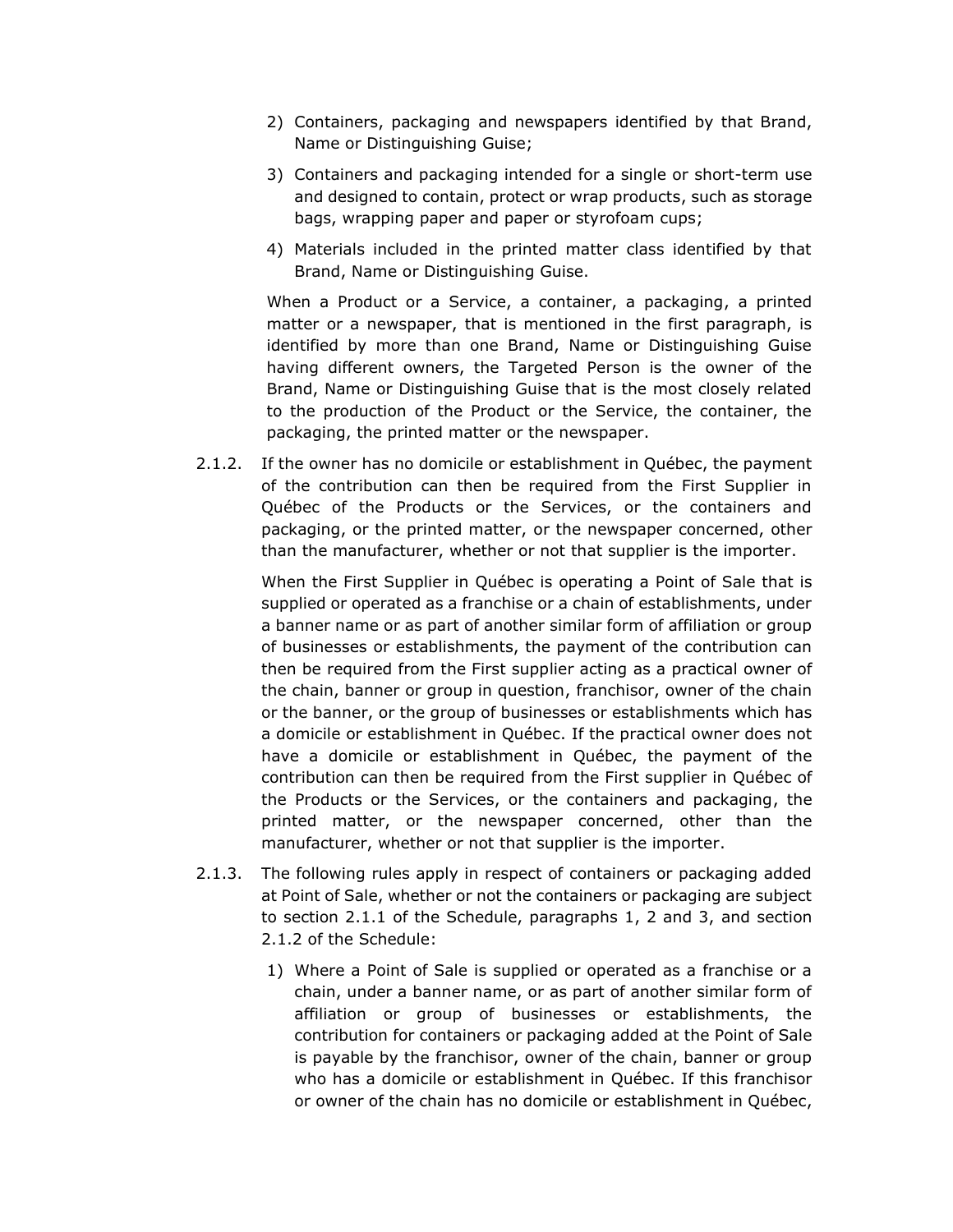the contribution becomes payable by the person who proceeded to add those containers and packaging at the Point of Sale.

- 2) When a Point of Sale which has equal to or superior to  $929m^2$  of total floor area, is not operated as a franchise, a chain, a banner, or as part of another similar form of affiliation or group of businesses or establishments, the contributions for containers and packaging added at this Point of Sale are payable by the person who proceeded to add those containers and packaging at the Point of Sale;
- 3) When a Point of Sale which has less than  $929m<sup>2</sup>$  of total floor area, is not operated as a franchise, a chain, a banner, or as part of another similar form of affiliation or group of businesses or establishments, no contribution is required for containers and packaging added at this Point of Sale.
- 2.1.4. Any Targeted Person who has a right of ownership in the Brand, Name or Distinguishing Guise and who sells, transfers or otherwise assigns a right to another person during the Reference Year, remains, with the other person, fully and solidarily liable for the payment of the payable contribution for the materials marketed and other amounts stipulated in the Schedule (including any additional payable contribution) , for the entire Reference Year, including the period following the sale, transfer or otherwise assignment, notwithstanding the fact that at the moment that this Schedules comes into force or afterwards:
	- 1) The Targeted Person is no longer owner of the brand, the name of distinctive guise that identifies Materials stipulated in the Schedule, or
	- 2) The Targeted Person no longer markets the Materials, or
	- 3) The Targeted Person is no longer the First Supplier in Québec of this Material.
- 2.1.5. Any Targeted Person who totally or partially sells, transfers, or otherwise assigns an enterprise to another person, during the Reference Year, remains, with the other person, fully and solidarily liable for the payment of the payable contribution for the materials marketed and other amounts stipulated in the Schedule (including any additional payable contribution), during the entire Reference Year, including the period following the total or partial sale, transfer, or otherwise assignment, notwithstanding the fact that at the moment that this Schedule comes into force or afterwards:
	- 1) The Targeted Person is no longer owner of the Brand, Name or Distinctive Guise that identifies Materials stipulated in the Schedule, or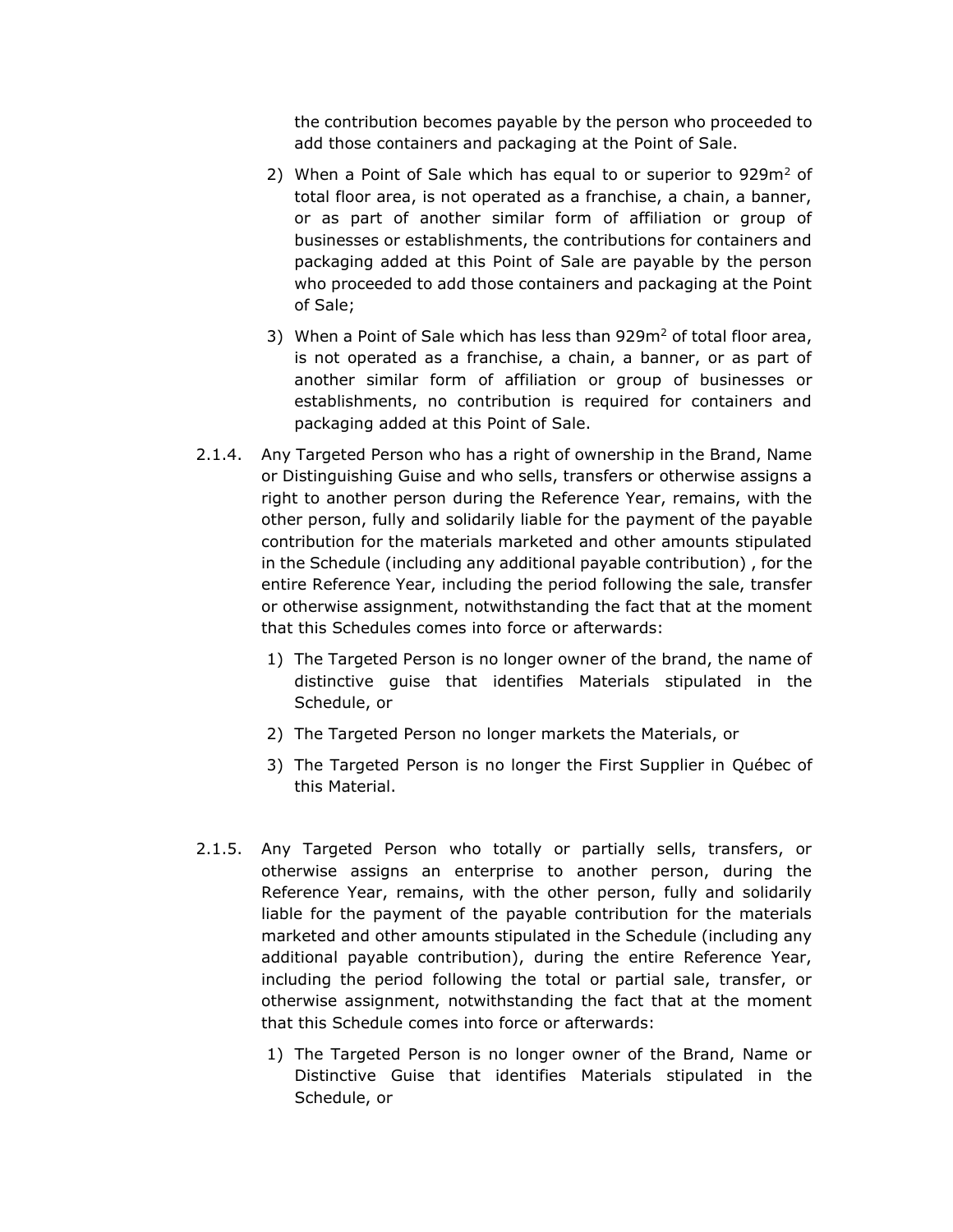- 2) The Targeted Person no longer markets the Materials, or
- 3) The Targeted Person is no longer the First Supplier in Québec of this Material.
- 2.1.6. When a Product is acquired outside of Québec, through a sale subject to the laws of Québec, by a person domiciled or having an establishment in Québec who is not exercising an organized economic activity, by a municipality, or by a public body as defined in section 4 of the Act respecting contracting by public bodies, (chapter C-65.1), for their own use, the payment of the contributions pursuant to section 53.31.14 of the Environment Quality Act, (chapter Q-2) for the containers and packaging used for commercialising, marketing or any other type of distribution of this Product in Québec is required:
	- 1) From the Person who operates a transactional website, through which the product was acquired, that allows a person that has neither domicile nor an establishment in Québec, to commercialise, to market or otherwise distribute a Product in the province;
	- 2) From the person from whom the Product was acquired, whether or not this this person has a domicile or an establishment in Québec, where applicable.

This is also the case, with the necessary modifications, for the containers and packaging acquired outside of Québec, through sale subject to the laws of Québec, by a person domiciled or having an establishment in Québec that does not exercise an organized economic activity, by a municipality, or by a public body as defined in section 4 of the Act respecting contracting by public bodies, (chapter C-65.1), for their own use.

These persons cannot benefit from the exemption found at section [2.2.2,](#page-12-0) paragraph [3\).](#page-12-1)

#### <span id="page-11-0"></span>**2.2. Exempted Persons**

2.2.1. In accordance with section 5 of the Regulation, the persons mentioned therein are exempt from paying a contribution for those containers and packaging for which they already have obligations to ensure the recovery and reclamation of said materials:

> 1) Persons who are already required under a regulation made under the Act to take measures or contribute financially towards measures to recover or reclaim certain containers or packaging;

> 2) Persons already required under a consignment system recognized under Québec law to take measures or contribute financially towards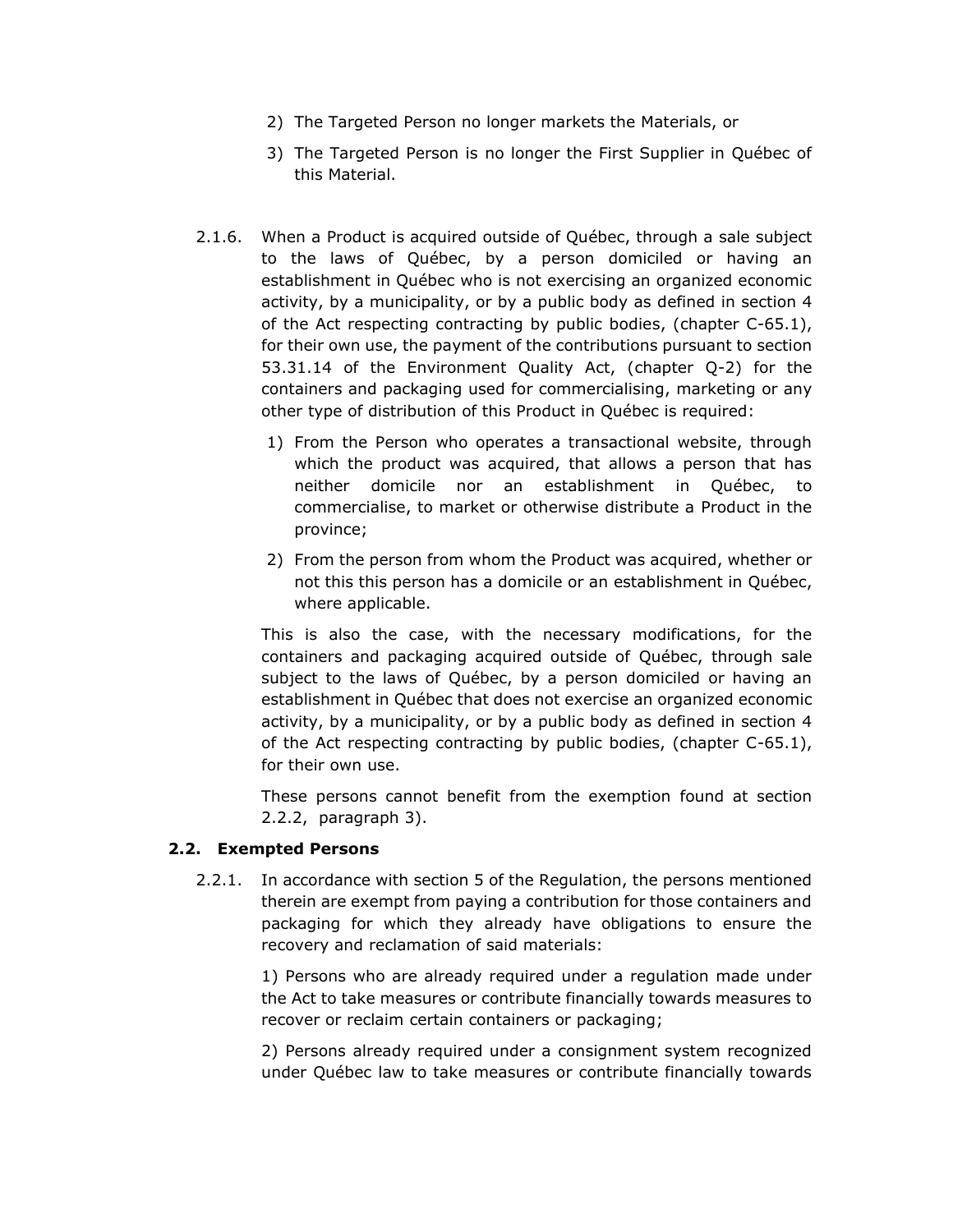measures to recover or reclaim containers or packaging targeted by this system, such as beer and soft drink non-refillable containers;

3) Persons who are able to establish that they participate directly in another system to recover and reclaim containers or packaging that operates on an established and regular basis in Québec, such as the program for the recovery of refillable beer bottles existing on November 24, 2004.

- <span id="page-12-0"></span>2.2.2. Are also exempt from paying a contribution in regard to containers and packaging and printed matter:
	- 1) The Targeted Persons subject to sections 2.1.1 and 2.1.2 of the Schedule whose gross sales, receipts, revenues or other inflows for Products marketed in Québec or Services provided in Québec were less than or equal to \$1,000,000 or who marketed in Québec one or more Materials of which the total weight of the Materials or group of Materials is less than or equal to one (1) metric ton;
	- 2) The Targeted Persons subject to section 2.1.3, paragraphs  $2^{\circ}$  or  $3^{\circ}$ of the Schedule whose gross sales, receipts, revenues or other inflows for Products marketed in Québec or Services provided in Québec were less than or equal to \$1,000,000 or who marketed in Québec one or more Materials of which the total weight of the Materials or group of Materials is less than or equal to one (1) metric ton. In order to determine the gross sales, receipts, revenues or other inflows in Québec or the total weight of these Materials or group of Materials, the Targeted Persons who are subject to section 2.1.3, paragraphs 2 or 3 of the Schedule must take into consideration the combined activities in Québec of all of its retail outlets that are supplied or operated as a franchise or a chain, under a banner name, or as part of another similar form of affiliation or group of businesses or establishments;
	- 3) The Targeted Persons who are retailers and operate only one retail outlet and which location is not supplied or operated as a franchise or a chain of establishments, under a banner name, or as part of another similar form of affiliation or group of businesses or establishments. However, those Targeted Persons referred to under Section 2.1.3, paragraph 3 of the Schedule, cannot benefit from the present exemption.
- <span id="page-12-1"></span>2.2.3. Targeted Persons who demonstrate to RecycleMédias that the contributions prescribed in section 3.5 and section 4 of the Schedule have been paid in full, on their behalf, by a third party recognized by RecycleMédias as a voluntary contributor under section 2.3, are exempted from paying said contributions.
- 2.2.4. In order to promote freedom of the press and lighten the administrative burden of RecycleMédias, Targeted Persons who own the Brand, Name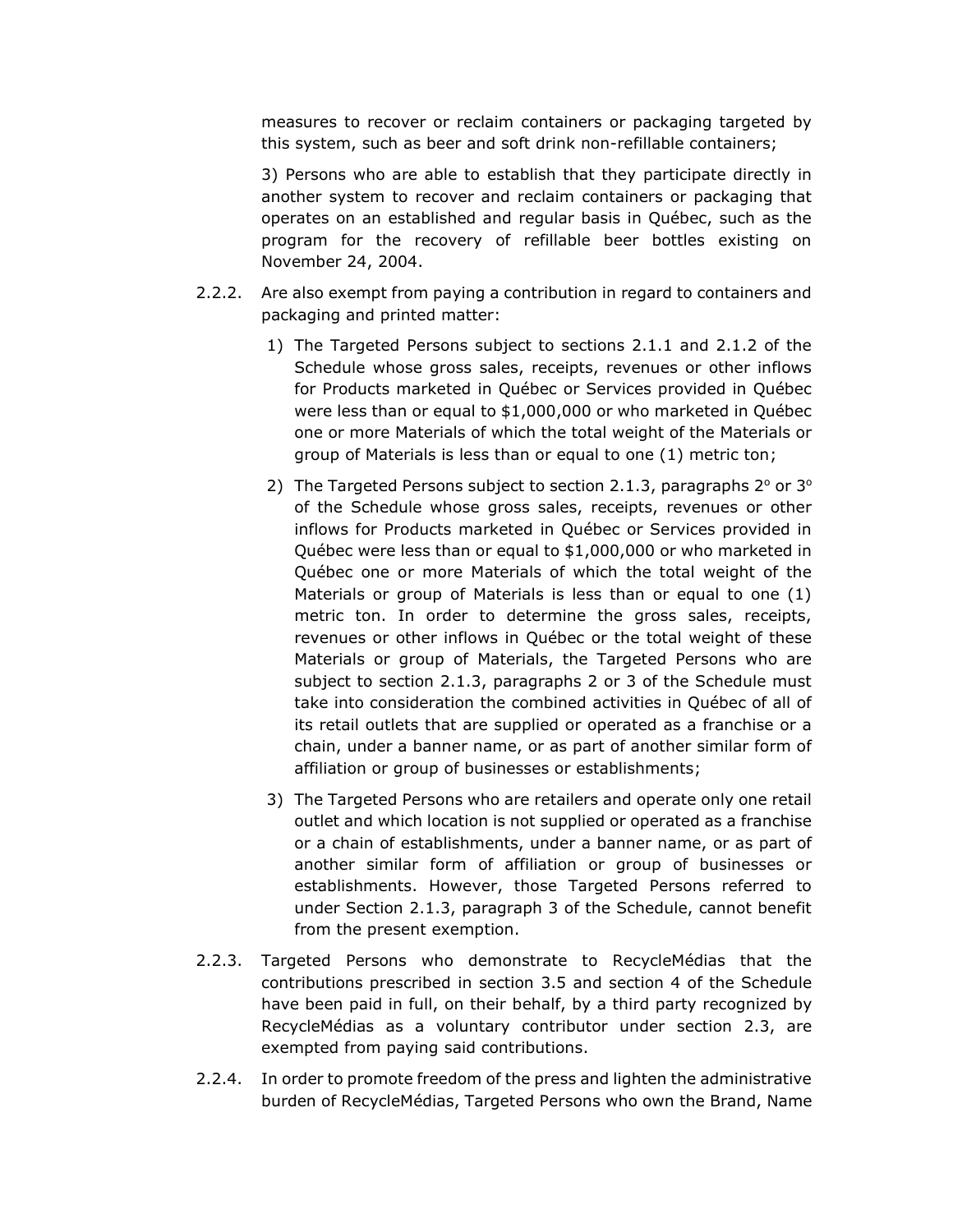or Distinguishing Guise that identifies a Newspaper subject to contributions pursuant to the Schedule and who, during the Reference Year, marketed Newspapers weighing less than a total of fifteen (15) metric tons, are also exempted from paying the contributions in ad placements and the contribution payable for Newspapers.

## <span id="page-13-0"></span>**2.3. Voluntary Contributor**

- 2.3.1. The certified bodies may accept that a third party whose domicile and establishment is outside Québec and who is the owner of a Brand, a Name or a Distinguishing Guise becomes a voluntary contributor, notably if that third party:
	- 1) is not exempt from paying a contribution pursuant to chapter 5 of the Regulation or section 2.2 of the Schedule; and
	- 2) Submit to the certified body, pursuant to section 7.1.6 of the Schedule, a report for the Materials that it marketed, by notably submitting the data and information required, enumerated under sections 7.1.2 or 7.1.4 of the Schedule and in the delays established in sections 7.1.2 or 7.1.5 of the Schedule;
	- 3) satisfies the conditions set out in the following sections.
- 2.3.2. A voluntary contributor may only act to fulfill obligations that, according to the Schedule, with regard to their Products and Services, containers and packaging or printed matter or newspapers, identified by a brand, a name or a distinguishing guide, would be the responsibility of the First Supplier, but this does not have the effect of exempting the First Supplier from its obligations under the Schedule.
- 2.3.3. A third party may be recognized as a voluntary contributor after having entered into an agreement to that effect with Éco Entreprises Québec, which includes, amongst other conditions:

1) That it undertakes to assume all of the obligations of a Targeted Person pursuant to the Schedule, notably the payment of any contribution, as well as, the filing of the Material Report required under the Schedule, except for the payment exemptions at section 2.2.2 or from the lump sum contribution based on revenues as per section 5.2 of the Schedule;

2) That it undertakes, in regard to the First Suppliers, to fulfill any obligation flowing from the agreement;

3) That it undertakes to abide by Québec laws and agrees that lawsuits be instituted in the Province of Québec, according to Québec laws.

The third party who has entered into such an agreement is deemed to be a Targeted Person pursuant to the Regulation and the Schedule, subject to the limits imposed in the present section.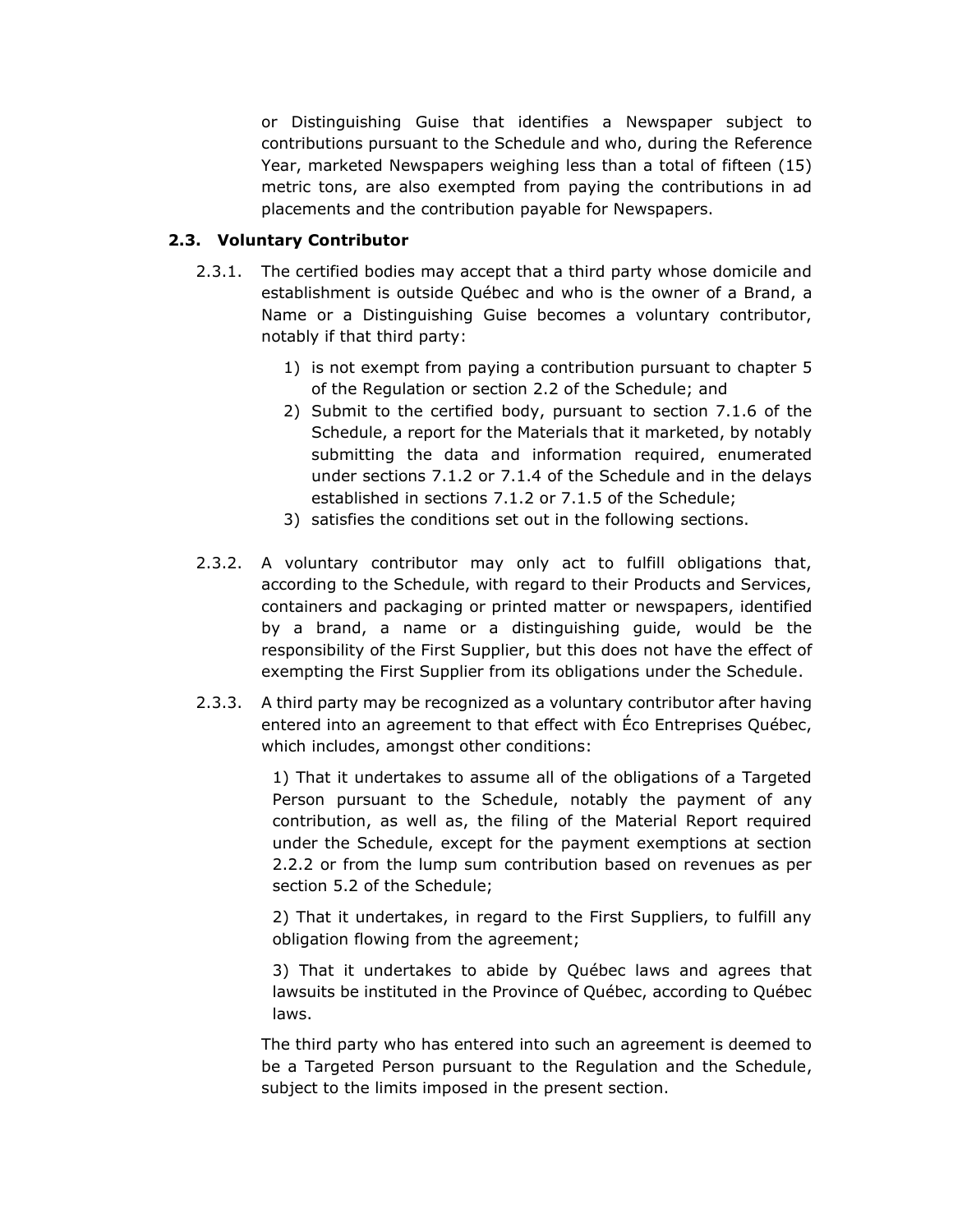- 2.3.4. The certified body may decide to enter into the agreement provided under section 2.3.3 of the Schedule with a third party, whose domicile or establishment is outside Québec, and, while not being owner of a Brand, a Name or a Distinguishing Guise, is its Principal Distributor in Québec. Section 2.3.2 of the Schedule applies equally to this third party.
- 2.3.5. The First Supplier and the voluntary contributor are solidarily liable for the obligations they are subject to pursuant to the Schedule.

#### <span id="page-14-0"></span>**2.4. Publication of the names of Targeted Persons**

- 2.4.1. Éco Entreprises Québec can make a list available including the names of any person who has fulfilled the obligations of section 7.1 of the Schedule and has consented to such disclosure.
- 2.4.2. RecycleMédias can publish on its website the names of any person, who according to it, meets the criteria of a Targeted person under section 2.1 of the Schedule.

#### <span id="page-14-1"></span>**3. DESIGNATION OF CLASSES OF MATERIALS REQUIRING A CONTRIBUTION AND EXCLUSIONS TO THE SCHEDULE**

#### <span id="page-14-2"></span>**3.1. « Containers and Packaging »: included in the payable contribution**

3.1.1. The containers and packaging defined in section 1.1, paragraph e) and listed in Appendix A, as well as the containers and packaging sold or given out free of charge as Products, must be included in the establishment of the payable contribution.

#### <span id="page-14-3"></span>**3.2. « Containers and Packaging » excluded from the payable contribution**

- 3.2.1. The following containers and packaging are excluded from the establishment of the payable:
	- 1) Containers and packaging whose Ultimate Consumer is an industrial, commercial or institutional establishment;
	- 2) Containers and packaging whose Ultimate Consumer is an agricultural establishment, notably rigid containers of pesticides for agriculture use approved by the Pest Management Regulatory Agency and rigid containers of fertilizers approved by the Canadian Food Inspection Agency subject to the programs enacted by CleanFARMS/AgriRÉCUP;
	- 3) The pallets, tertiary or transport packaging, designed to facilitate the handling and transport of a number of sales units or bundled packaging conceived in order to prevent physical handling and transport damage. However, containers and packaging that are likely to be used not only for such transportation but also for delivery of products directly to the Ultimate Consumer, including paper,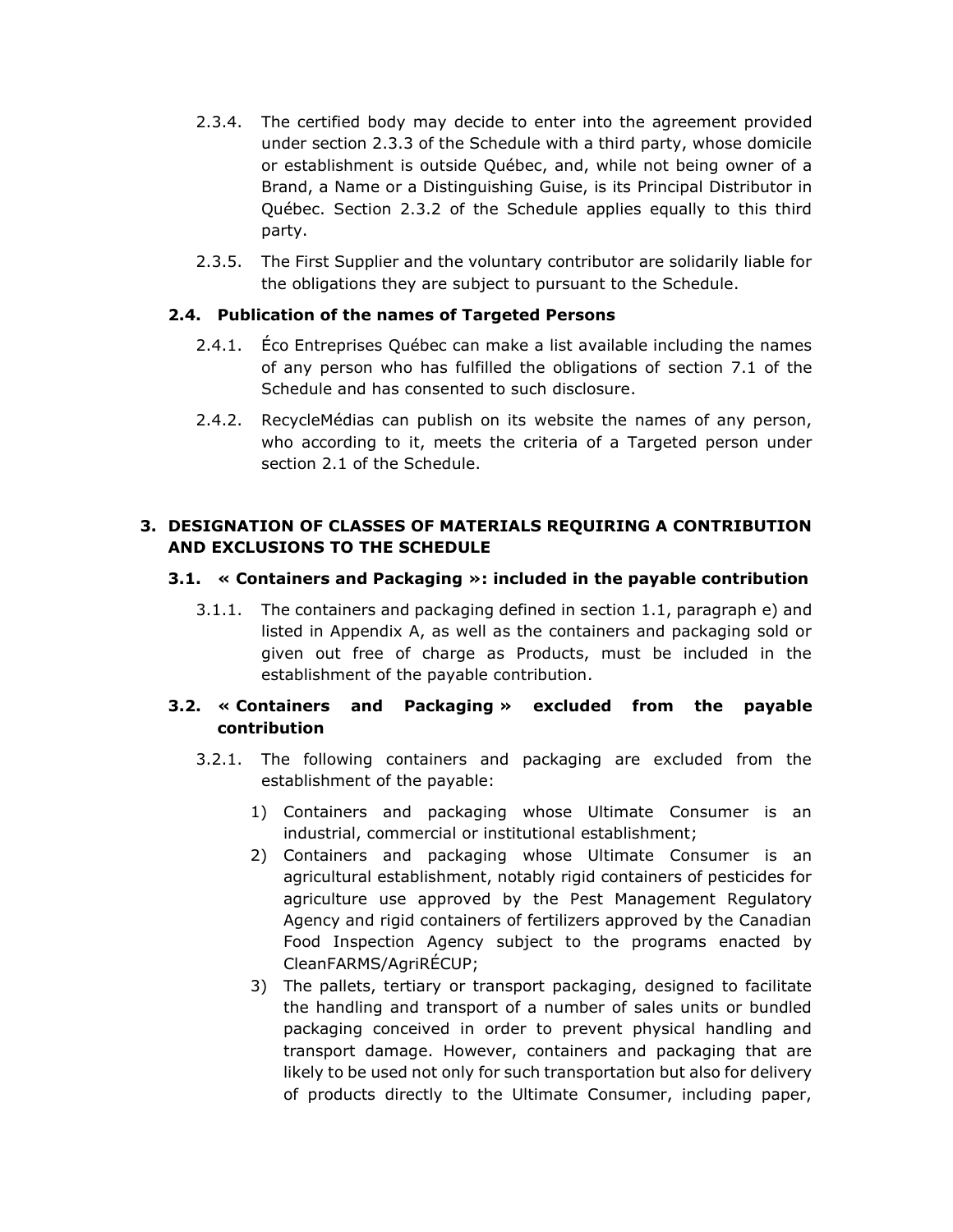carton, polystyrene protection or plastic film, remain covered and must consequently be included in the establishment of the payable contribution;

- 4) Containers and packaging sold as products which are implicitly meant to contain or package materials other than those designated by the compensation regime, such as household waste, organic compost and biomedical waste;
- 5) Long-life containers or packaging are considered as such containers or packaging designed to accompany, protect or store a Product throughout its life when the Product is designed to last for five (5) years or more;
- 6) Containers or packaging accompanying a Product intended solely to be used or consumed by an Ultimate Consumer at the site of distribution or sale of the Product when such containers or packaging are taken into charge on that same site. As an example, but not limited to, such excluded containers and packaging are those accompanying food in a restaurant, but not those accompanying drive-thru and take-out orders.

#### <span id="page-15-0"></span>**3.3. « Printed Matter » included in the payable contribution**

3.3.1. The Printed Matter defined in section 1.1, paragraph p) and listed in Appendix A, as well as any paper and other cellulosic fibres, whether or not they are sold or given out free of charge as Products, such as calendars and greeting cards, must be included in the establishment of the payable contribution.

> Materials that can be identified by a Brand, a Name or a Distinguishing Guise are considered as Printed Matter that should be included in the establishment of the payable contribution.

#### <span id="page-15-1"></span>**3.4. « Printer Matter » excluded from the payable contribution**

- 3.4.1. The following printed matter are excluded from the payable contribution:
	- 1) Printed matter whose Ultimate Consumer is an industrial, commercial or institutional establishment;
	- 2) Books as well as materials included in the "Newspapers" Class of Materials;
	- 3) Printed matter already included in the "containers and packaging" Class of Materials;
	- 4) Printed matter serving as personal identification documents, official documents or that contain personal information, such as birth certificates, passports and medical records;
	- 5) Printed matter generated while providing a Service or accompanying a Product intended solely to be used or consumed by an Ultimate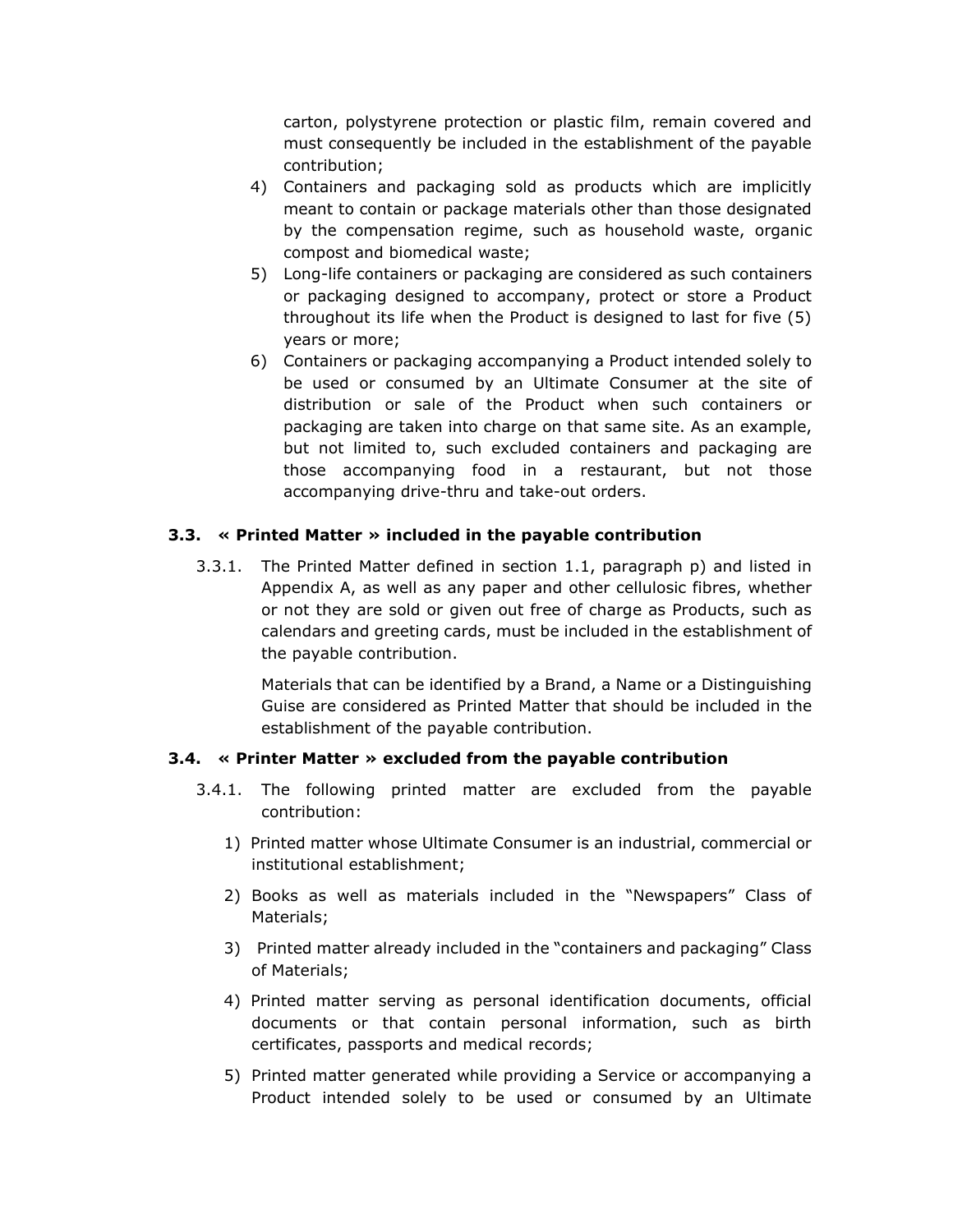Consumer at the site of distribution or sale of the Service or the Product when such printed matter is taken into charge on that same site.

#### <span id="page-16-0"></span>**3.5. « Newspapers » included in the payable contribution**

3.5.1. The Newspapers defined in section 1.1, paragraph q), must be included in the calculation of payable contribution.

#### <span id="page-16-1"></span>**3.6. Fees included in the payable contribution**

3.6.1. The fees for RECYC-QUÉBEC, the fees for RecycleMédias and the fees for Éco Entreprises Québec must be included in the calculation of the payable contribution.

## <span id="page-16-2"></span>**4. CONTRIBUTION IN AD PLACEMENTS**

#### <span id="page-16-3"></span>**4.1. Determination of the contribution in ad placements**

The Targeted person for the Newspapers Class of Materials must provide a contribution for in ad placements. For the Obligation Year, the total sum due for ad placements will correspond to 15% of the annual compensation due to the municipalities that is attributed to Newspapers Class of Materials, without exceeding the sum of one million dollars (\$1,000,000).

## <span id="page-16-4"></span>**4.2. Foreign publication**

- 4.2.1. For Newspapers qualified as foreign publications, the contribution in ad placements is converted into an additional cash contribution to that provided for in section 5. This additional cash contribution is paid to RECYC-QUÉBEC as partial payment of the compensation due to the municipalities under the Regulation by Targeted persons in the Newspapers Class of Materials.
- 4.2.2. The payment rules for cash contributions set out in section 5 of the Schedule also apply, with the necessary modifications, to the additional cash contribution.

## <span id="page-16-5"></span>**4.3. Terms and Conditions**

- 4.3.1. Ad placements for a maximum value corresponding to the amount of each Targeted person's contribution in ad placements for the Newspapers Class of Materials, will be requested from Targeted persons by no later than February 28, 2023, for publication by no later than April 30, 2023 in respect of contributions in ad placements for the Reference Year.
- 4.3.2. To determine the value of each ad placement and the terms and conditions under which it is provided, the customary government rate card (or national rate card) of each Targeted person (or member of the Targeted person's corporate group, as the case may be) shall be applied to the ad placements made. Furthermore, in order to avoid the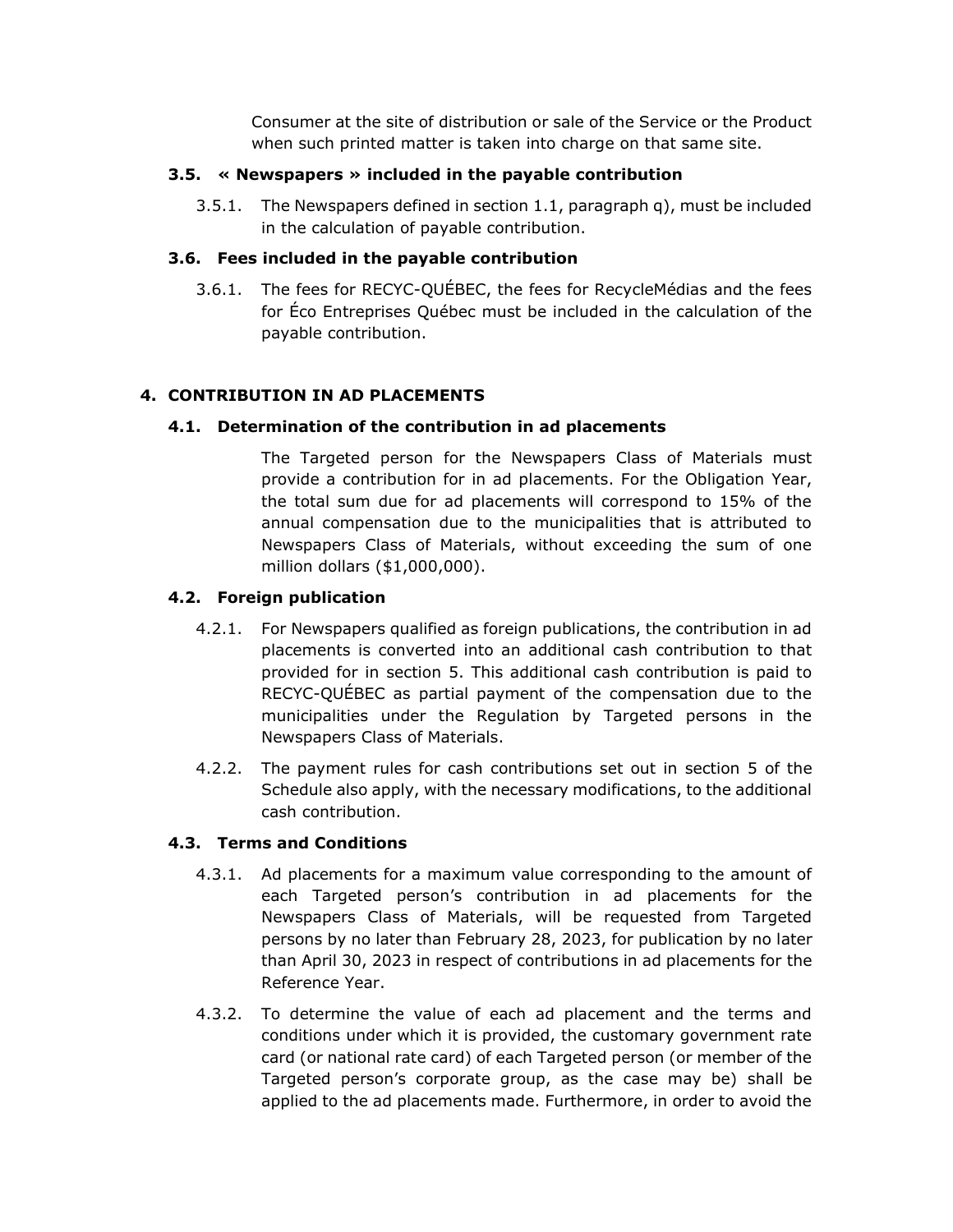conversion of part of its contribution in ad placements into an additional cash contribution as provided under section 4.4 of the Schedule, a Targeted person may choose to make a contribution in ad placements for a value higher than the required value. In such case, the Targeted person will not be entitled to any credit for the additional value thus contributed.

- 4.3.3. It is agreed that it is up to RECYC-QUÉBEC or its advertising agency to ensure that any advertising campaign delivered complies with the rate cards and the other standard terms and conditions of each Targeted person, including the deadlines. RecycleMédias will then require the contributions in ad placements from the Targeted Persons in accordance with the terms, conditions and specifications provided by RECYC-QUÉBEC or its advertising agency.
- 4.3.4. For the purpose of making its contribution in ad placements, each Targeted Person must collaborate with RecycleMédias, RECYC-QUÉBEC and any advertising agency retained by RECYC-QUÉBEC. RECYC-QUÉBEC and any advertising agency it retains must provide RecycleMédias with the information required for RecycleMédias to ensure that the contributions in ad placements payable pursuant to the Schedule are made according to the terms of the Schedule, including by providing RecycleMédias, by no later than May 31, 2023, a detailed report indicating, for each Targeted person required to make a contribution in ad placements, the total value of the contribution in ad placements made by such Person as of April 30, 2023.
- 4.3.5. To make Targeted Persons accountable for the environmental consequences of the marketing of Newspapers, and to promote the adoption of responsible behavior, each Targeted person who is the owner of the Brand, Name or Distinguishing Guise that identifies the materials that are subject to contributions under this Schedule, and who marketed Materials with a total weight equal to or greater than fifteen (15) metric tons during the Reference Year, must show that it has and offers one or more Digital Products throughout the entire Obligation Year. If a Targeted person fails to do so, an amount equal to 5 % of the contribution in ad placements of such Targeted person shall be converted into an additional cash contribution. The payment rules established for the additional payable contribution in the present Schedule shall apply, subject to the necessary adjustments.
- 4.3.6. Overall, the contributions in ad placements provided by the Targeted persons under this Schedule shall enable the dissemination of information, awareness and educational messages and favour messages on environmental issues by prioritising the promotion of recycling and reclamation of residual materials in all the regions of the province of Québec, based on a distribution that is similar to the distribution of the population over the territory of Québec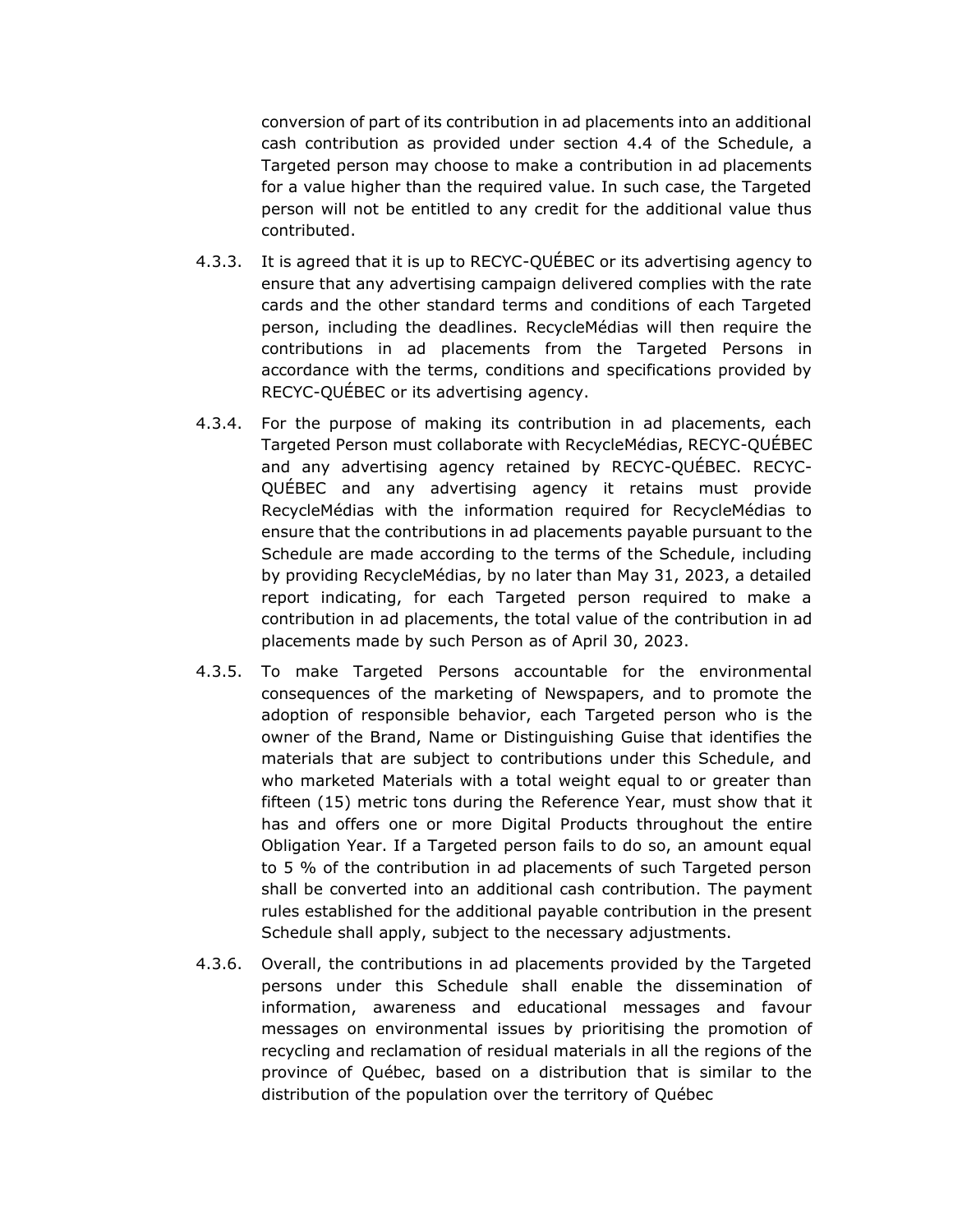- 4.3.7. Cities do not have individual access to advertising spaces since the compensation in goods and services under the program is managed on a province-wide basis.
- 4.3.8. The distribution of the contributions in ad placements is proportional to the quantity of Materials marketed by the Targeted Persons per territory. No later than the one hundred and twentieth (120th) day after the Schedule comes into force, RecycleMédias shall submit to RECYC-QUÉBEC a notice of the amount of the contribution in ad placements for each Targeted Person, as well as a list of the Newspapers and Digital Products issued by each Targeted Person.

## <span id="page-18-0"></span>**4.4. Conversion into the additional cash contribution**

- 4.4.1. A Targeted Person of the Newspapers Class of Materials who has not fulfilled the contribution in ad placements, in whole or in part, by the date set forth in this Schedule, following receipt of a proper request in this regard, will be required to pay in cash, of an additional cash contribution in an amount equal to the value of the contribution in ad placements payable, or the balance thereof, as applicable.
- 4.4.2. The payment rules for the payable contribution set out in section 6 of the Schedule also apply, with the necessary modifications, to this additional cash contribution.

## <span id="page-18-1"></span>**5. DETERMINATION OF THE CONTRIBUTION AMOUNT AND PAYMENT**

## <span id="page-18-2"></span>**5.1 Payable contribution and reference year for the calculation of the contribution**

- 5.1.1 For the Obligation Year 2022:
	- 1) A Targeted Person that marketed Materials in the course of the year 2021 must pay a contribution for the Obligation Year 2022;
	- 2) For the purpose of calculating the payable contribution for this Obligation Year 2022, the Materials that must be considered are those marketed in Québec between January  $1<sup>st</sup>$ , 2021, and December  $31^{st}$ , 2021, inclusively, which year constitutes the Reference Year.
- 5.1.2 With respect to containers, packaging and printed matter, the contribution amount payable by a Targeted Person due for the Obligation Year 2022 is determined by multiplying, for each Material, the quantity in kilograms that is marketed in Québec during the Reference Year applicable to this Obligation Year by the rate applicable to that Material pursuant to the applicable Contribution Table for same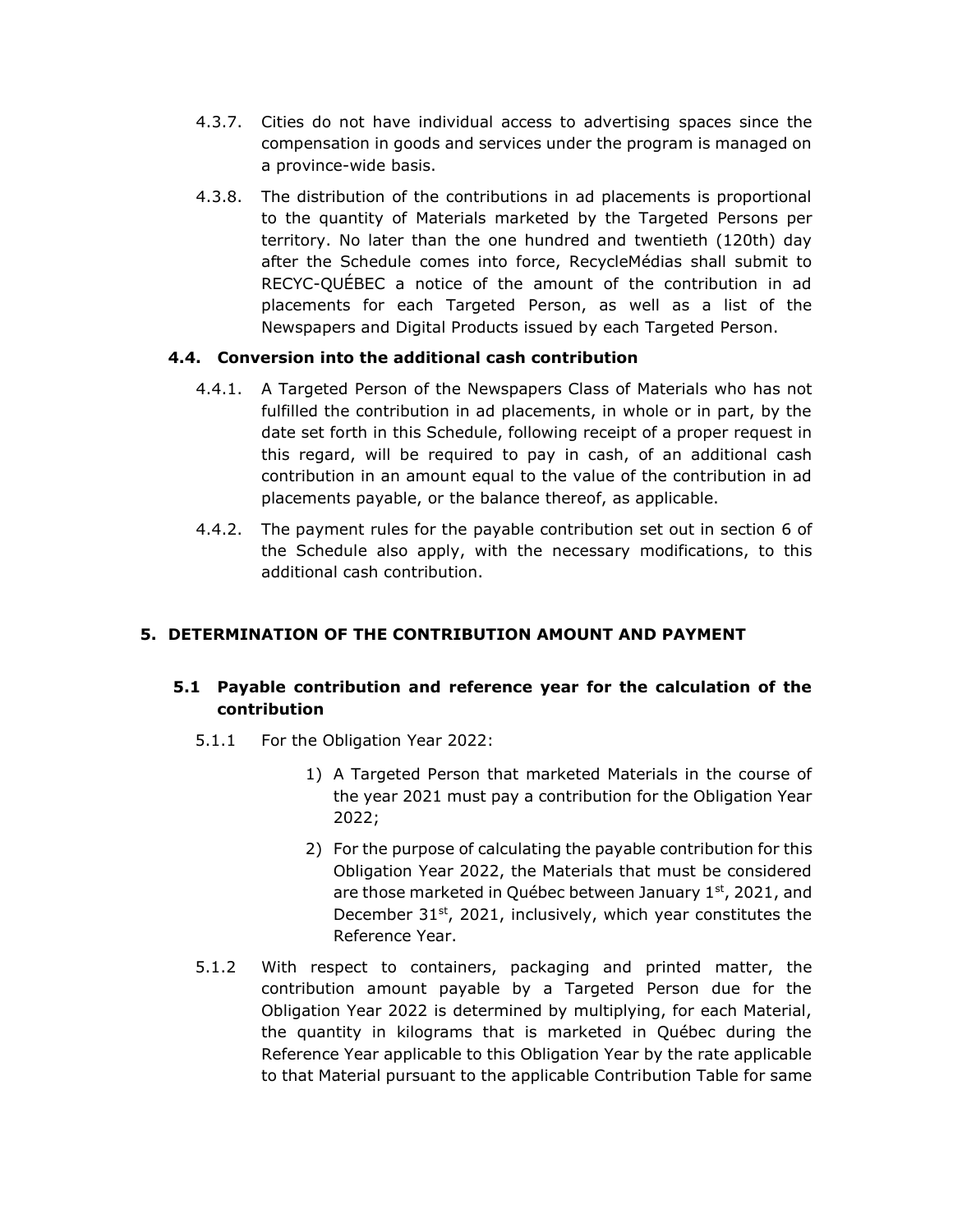Obligation Year, annexed in Appendix A of the Schedule, respectively, and then by adding together all of these amounts.

5.1.3 With respect to Newspapers, the contribution amount payable by a Targeted Person due for the Obligation Year 2022 corresponds to the quantity that is marketed in metric tons between January 1st 2021 and December 31, 2021 inclusively, this Year constituting the Reference Year, multiplied by the rate applicable pursuant to the applicable Contribution Table for same Obligation Year, annexed in Appendix A of the Schedule.

#### <span id="page-19-0"></span>**5.2 Lump Sum Payment option for the "Printed Matter", "Packaging and Containers" Classes**

- 5.2.1 Any Targeted Person who is not eligible for an exemption from payment under section 2.2.2 or any Targeted Person under the provisions of section 2.3.1, may choose, for the Obligation Year related to this Reference Year, either to pay the contribution established under section 5.1 of the Schedule or opt to pay the lump sum payment set out as follows:
	- 1) When the total weight of the Materials or group of Materials is less than or equal to 2.5 metric tons, the lump sum payable contribution is established at \$920;
	- 2) When the total weight of the Materials or group of Materials is more than 2.5 metric tons but less than or equal to 5 metric tons, the lump sum payable contribution is established at \$1,845;
	- 3) When the total weight of the Materials or group of Materials is more than 5 metric tons but less than or equal to 10 metric tons, the lump sum payable contribution is established at \$3,685;
	- 4) When the total weight of the Materials or group of Materials is more than 10 metric tons but less than or equal to 15 metric tons, the lump sum payable contribution is established at \$5,535.

Alternatively, when the Targeted Person's, under section 2.1, gross sales, receipts, revenues or other inflows for the Products marketed or Services provided in Québec are greater than \$1,000,000 but equal to or less than \$2,000,000, it may choose to pay the lump sum payable contribution established at \$5,535.

In order to determine the gross sales, receipts, revenues or other inflows in Québec or the total weight for the Material or Targeted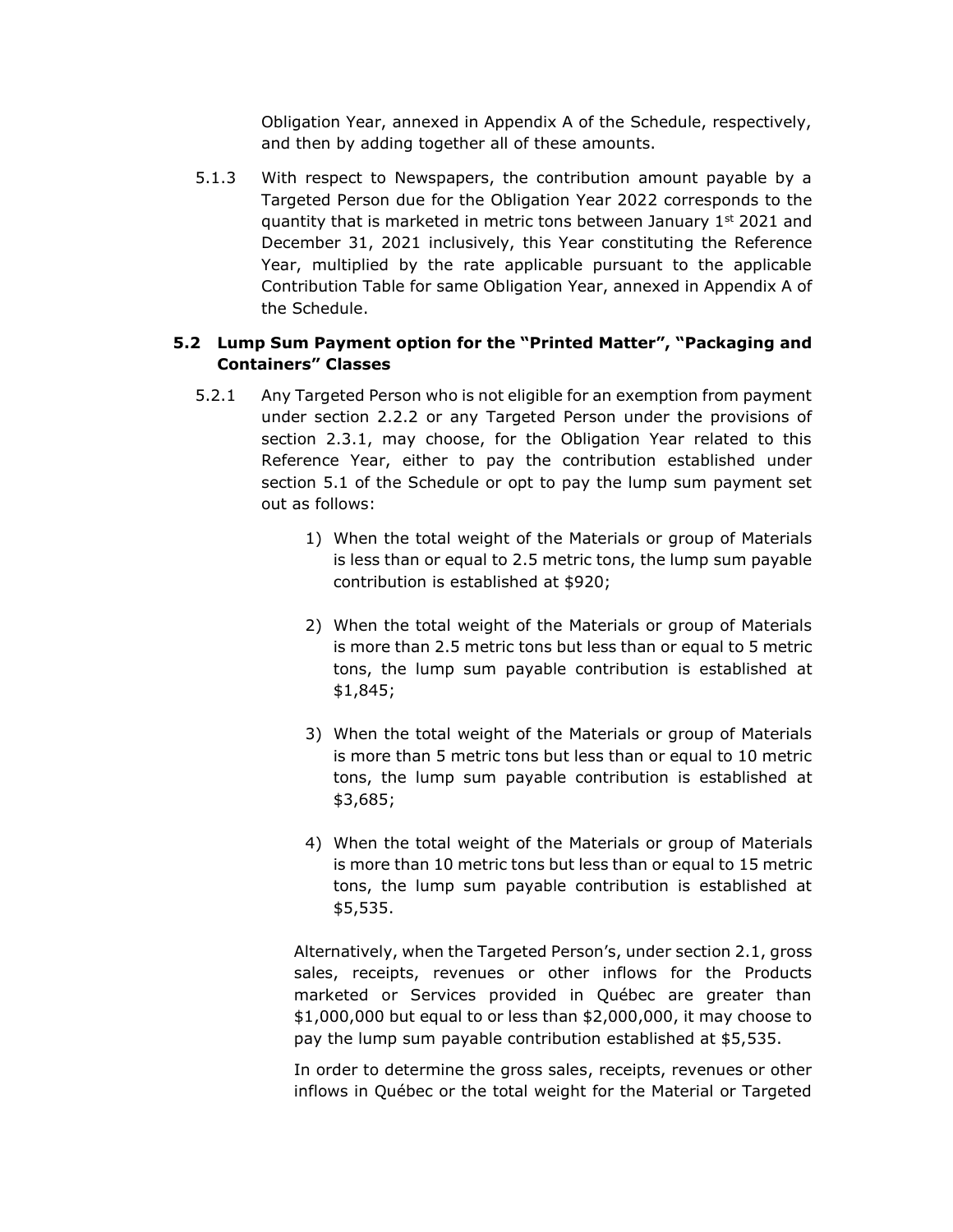Materials, the Targeted Person subject to section 2.1.3 of the Schedule must take into consideration the combined activities in Québec of all its Point of Sales that are supplied or operated as a franchise or a chain, under a banner name, or as part of another similar form of affiliation or group of businesses or establishments.

This option is only available to a Targeted Person who market printed matter, containers or packaging and does not apply to those who market newspapers.

The revenue-based lump sum does not apply to a third party that qualifies as a voluntary contributor as defined in section 2.3.

#### <span id="page-20-0"></span>**5.3 Dates of payment of the contribution owed to Éco Entreprises Québec**

- 5.3.1 With respect to the printed matter, containers and packaging class, the Targeted Person must pay to Éco Entreprises Québec the amount of the payable contribution as determined pursuant to section 5.1.2 of the Schedule within the delays and according to the terms and conditions of payment indicated hereafter:
	- a) 80% of the payable contribution must be paid no later than the last day of the third month following the effective date of the Schedule of Contributions;
	- b) The balance of the contribution must be paid no later than the last day of the fifth month following the effective date of the Schedule of Contributions.
- 5.3.2 Where the Targeted Person chooses to pay a lump sum pursuant to section 5.2.1 of the Schedule, the Targeted Person must pay 100% of such lump sum no later than the last day of the third month following the effective date of the Schedule of Contributions.

#### <span id="page-20-1"></span>**5.4 Dates of payment of the contribution owed to RecycleMédias**

- 5.4.1 With respect to the Newspapers class, the payable contribution must be paid to RecycleMédias by the Targeted Person subject within ninety (90) days of receipt of any invoice. Each invoice must be paid in a single payment, unless RecycleMédias decides otherwise.
- 5.4.2 RecycleMédias may specify an alternative deadline for payment of the payable contribution.

#### <span id="page-20-2"></span>**5.5 Interest, administration fees and recovery amount**

5.5.1 Under reserve of any additional amount required to be paid as the contribution owed as per a revised invoice, any part of the payable contribution owed by the Targeted Person that has not been paid to the certified body in the period fixed under section 5.3.1, 5.3.2 or 5.4.1 of the Schedule, and pursuant to the payment terms provided for at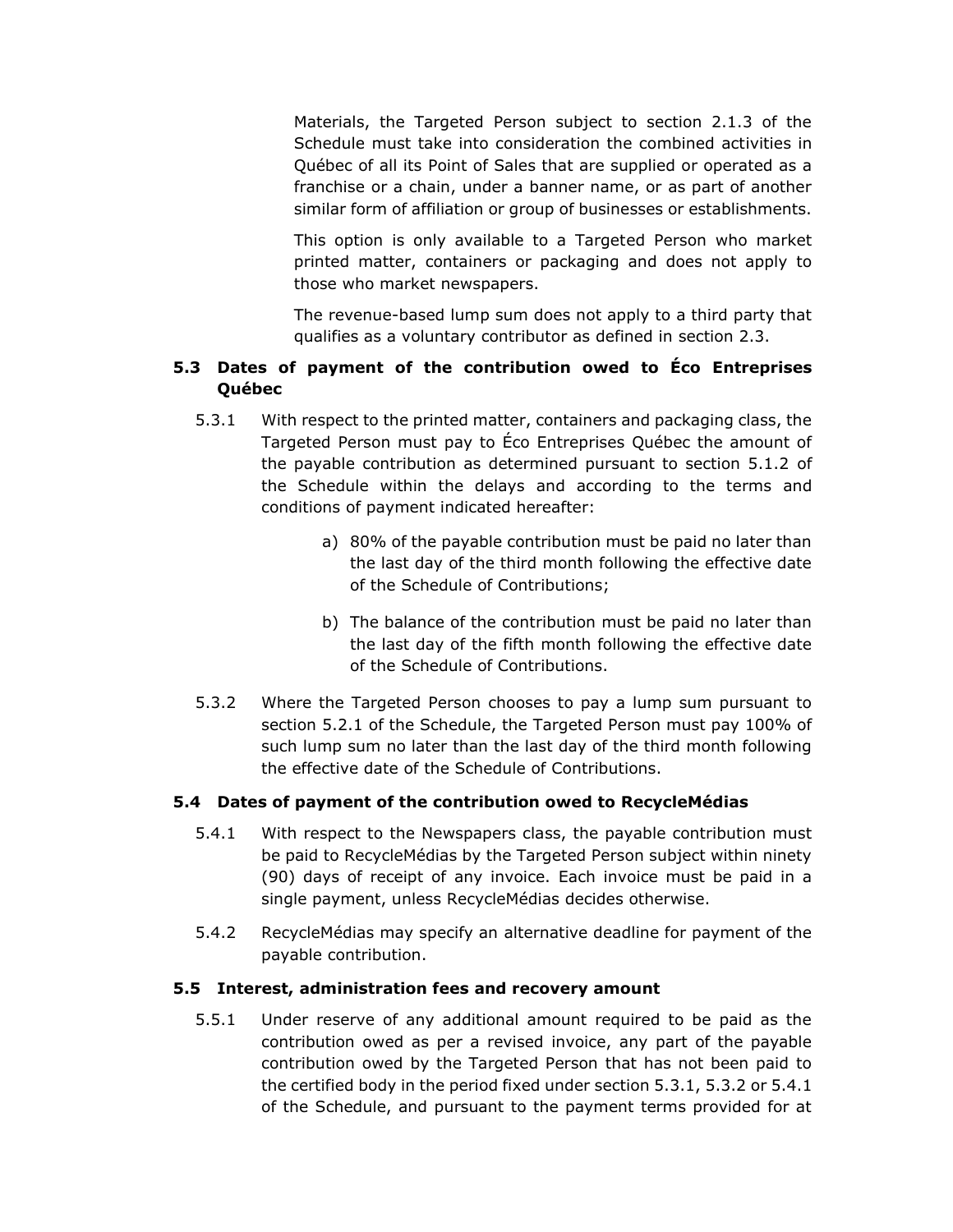section 5.6 of the Schedule, will bear interest at the rate fixed by section 28 of the Tax Administration Act (chapter A-6.002), and this in conformity with section 53.31.16 of the Act. The interest is calculated daily on the amount owed from the date at which this part of the contribution must be paid until the date of payment, at the rate mentioned hereabove. Any change in the rate will immediately bring a change to the payable interest rate pursuant to the present section.

However, the daily interest calculated between the date the invoice is issued pursuant to the Schedule and the date of payment are cancelled if the amount required by this invoice is paid at the latest thirty (30) days following the date the invoice was issued.

- 5.5.2 Under reserve of any additional amount required to be paid in the contribution owed as per a revised invoice, any Targeted Person who has not paid a part of the payable contribution in a period of ninety (90) days following the date at which said part of the contribution is due pursuant to section 5.3.1, 5.3.2 or 5.4.1 of the Schedule, must pay, in addition to the interest required under section 5.5.1 of the Schedule, the administrative fees equivalent to 10% of the part of the payable contribution owed in order to compensate the administrative costs incurred by the certified body.
- 5.5.3 When referring to an amount owing to Éco Entreprises Québec, when a Targeted Person makes the written request and only minor administrative measures were necessary for Éco Entreprises Québec to claim a sum owed under the terms of the Schedule, a 50% reduction of the administrative fees that are due under section 5.5.2. can be applied.

The Targeted Persons that are subject to section 5.2 of the Schedule who have not been the object of any recovery measures by Éco Entreprises Québec under section 7.2.2 of the Schedule and who, voluntarily and in conformity with section 7.1 of the Schedule, register with Éco Entreprises Québec and submit a Materials Report to it, may be admissible to a credit equivalent to 100% of the administrative fees that are owed under the first paragraph upon the receipt of a written request.

5.5.4 Pursuant to section 53.31.16 of the Act, where a certified body commences a legal recourse to claim a sum it is owed, it may claim an amount equal to 20% of that sum.

#### <span id="page-21-0"></span>**5.6 Place and method of payment**

5.6.1 Any payment, other than the contribution in ad placements, made according to the Schedule must be in Canadian legal currency.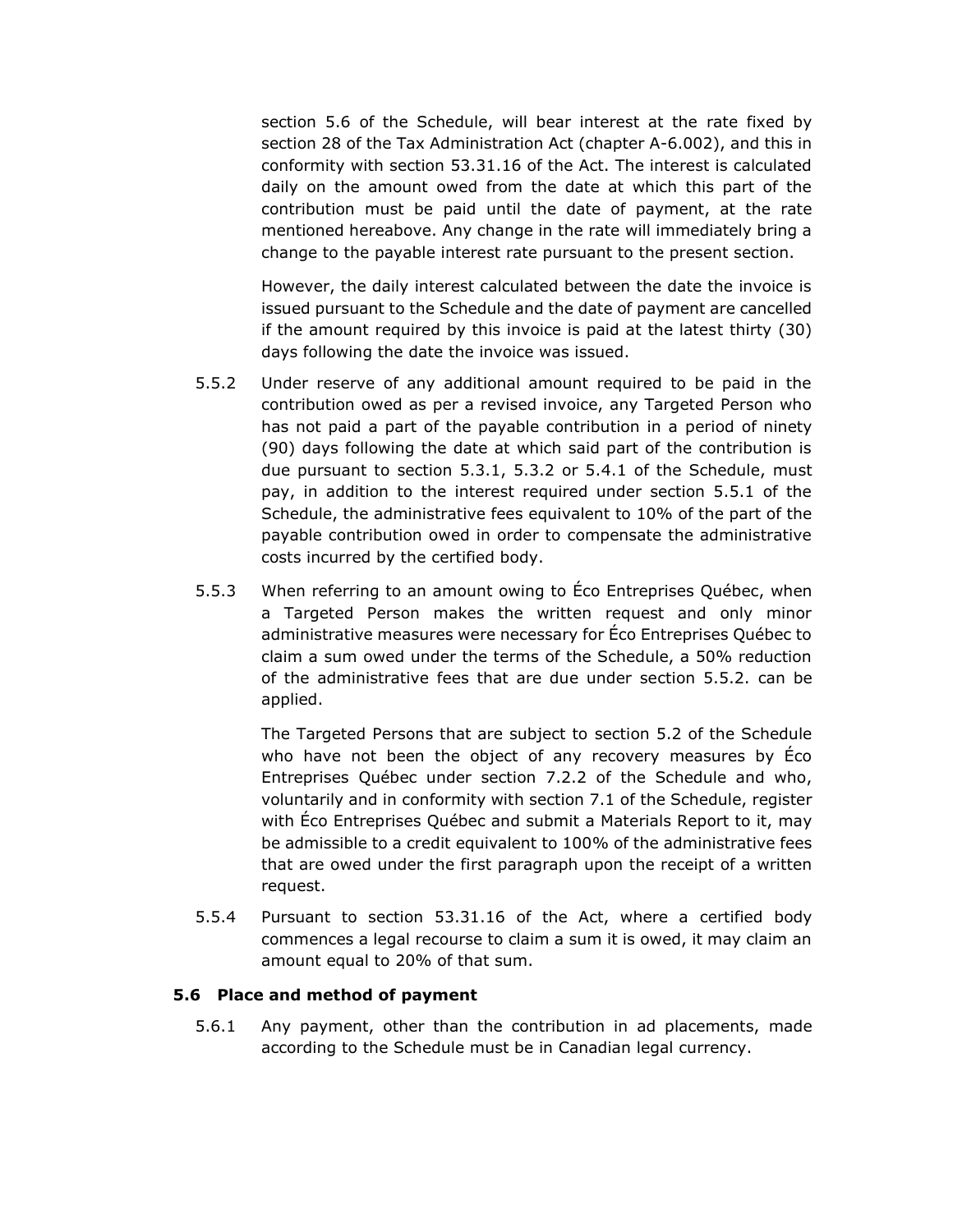5.6.2 Any payment, other than the contribution in ad placements, owed according to the Schedule may be made by cheque, pre-authorized debit, wire transfer or a centralized payment service.

> In the event the payment is made by way of a wire transfer or by a centralized payment service, a written notice to that effect must be submitted to the certified body. If such notice is not forwarded, the certified body is exonerated from any liability if the amount of the payment is not applied.

## <span id="page-22-0"></span>**6. CREDITS AND ECO-MODULATION MEASURES**

#### <span id="page-22-1"></span>**6.1. Targeted Person eligible to credits and eco-modulation measures**

- 6.1.1. Are eligible for the credits and other eco-modulation measures the Targeted Persons who have generated containers, packaging and printed matter during the Reference Year and having submitted a detailed report and paid in full their contribution due under the Schedule, within the prescribed deadlines, unless there is a prior written agreement with ÉEQ.
- 6.1.2. Are not eligible to credits and other eco-modulation measures, Targeted Persons who are exempt from paying the contribution under divisi section on 2.2 of the Schedule or who have taken advantage of a lump sum payment under section 5.2 of the Schedule. Are however eligible to credits and other eco-modulation measures, the Targeted Persons who are eligible to for a lump sum payment, but who have elected to submit a detailed report of their materials.
- 6.1.3. ÉEQ has the authority to review all applications for credits, bonuses, and other eco-modulation measures and to request additional supporting documentation as required. The Targeted Persons applying for credit shall retain supporting data for their application for a period of five (5) years from the date they applied.

#### <span id="page-22-2"></span>**6.2. Credit for post-consumer recycled content**

- 6.2.1. A Targeted Person that has generated materials with a percentage of post-consumer recycled content that meets or exceeds the threshold set out in Appendix A is eligible to receive a credit of 20% of the payable contribution for the materials concerned, where the Materials Report was submitted within the prescribed delay.
- 6.2.2. The credit shall be issued by means of a separate invoice issued within one year of the deadline for submission of the concerned report. The supporting documents required for the determination of this postconsumer recycled content must be sent to the competent certified body before the deadline for payment of the contribution.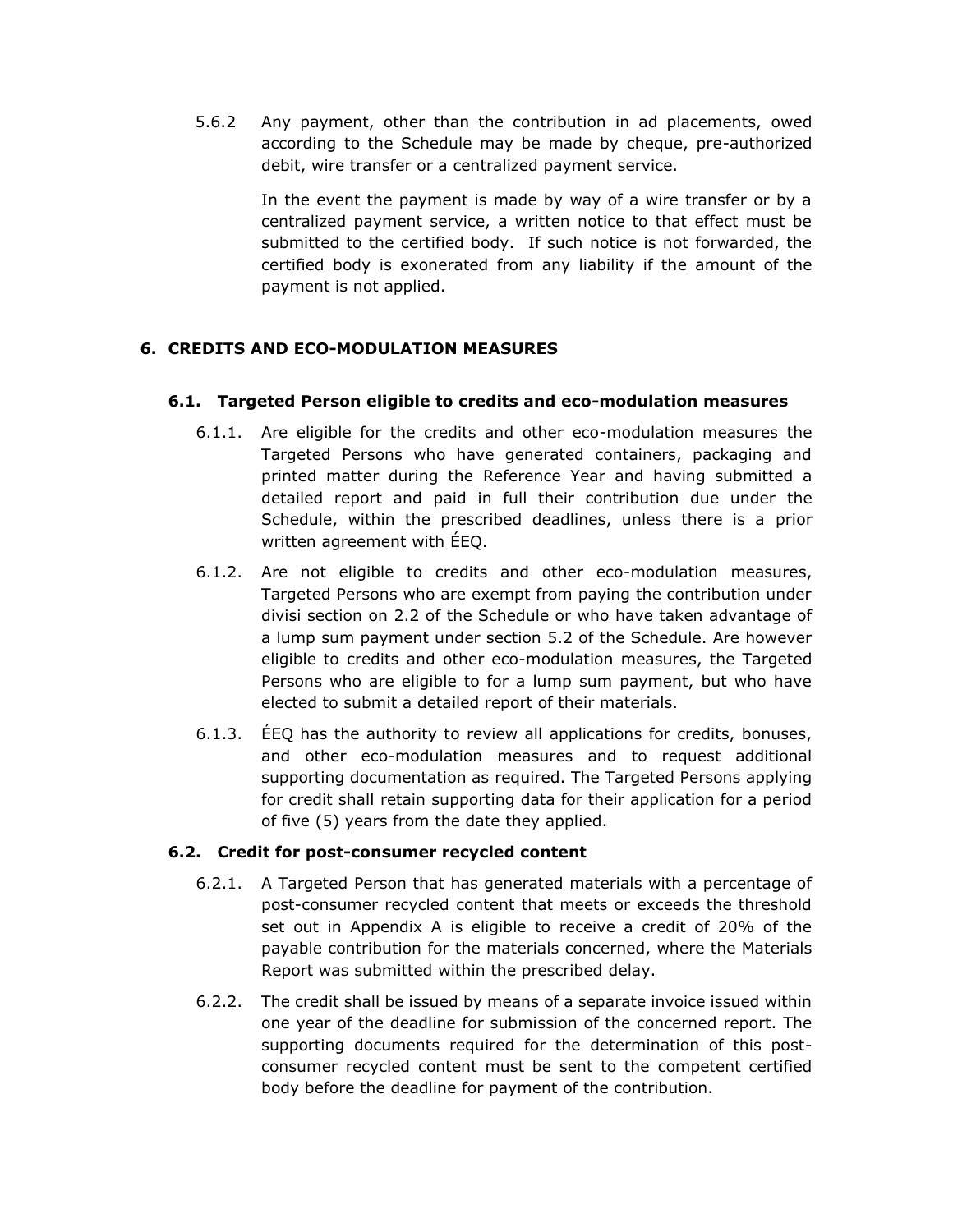#### <span id="page-23-0"></span>**6.3. Ecodesign incentive bonus**

6.3.1. A bonus of up to 50% of the contribution payable for the containers or packaging of a Product concerned by an ecodesign measure may be granted to any eligible Targeted Person who has carried out an ecodesign measure for containers or packaging and who demonstrates that their measures meet the requirements set out on the ÉEQ website, when the total contribution to the Schedule has been paid in full, within the prescribed delay.

> The Targeted Person must provide the supporting documents to the certified body within the required delay.

6.3.2. A Targeted Person may submit a bonus application to Éco Entreprises Québec for several products. A separate application must be submitted by the Targeted Person for each container or packaging concerned by an ecodesign process.

> The Targeted Person may obtain a credit of up to \$25,000 per bonus application and may accumulate several credits up to a maximum amount of \$60,000 per Targeted Person.

> A minimum amount of \$5,000 per Targeted Person will be awarded to any Targeted Person whose bonus applications are deemed eligible by the certified body. This minimum amount will be capped at the total amount of the contribution payable in the Reference Year, if it is less than \$5,000.

> The ecodesign bonus is granted only for the reported quantities of containers and packaging marketed during the Reference Year.

## <span id="page-23-2"></span><span id="page-23-1"></span>**7. REGISTRATION AND REPORTING BY TARGETED PERSONS**

#### **7.1 REGISTRATION AND REPORTING BY TARGETED PERSONS**

- 7.1.1 All Targeted Persons must register with the competent certified body with respect to the Class of Materials marketed in conformity with the procedure set out in section 7.1.6 of the Schedule before its first Report. The registration done with Éco Entreprises Québec must be made no later than the sixtieth (60th) day following the effective date of the Schedule to which the person is subject.
- 7.1.2 With respect to the printed matter, containers and packaging class, any Targeted Person must also submit to Éco Entreprises Québec, no later than the sixtieth (60th) day following the effective date of the Schedule, in order to establish the contribution payable under section 5, a Materials Report that it has marketed, by submitting the following data and information: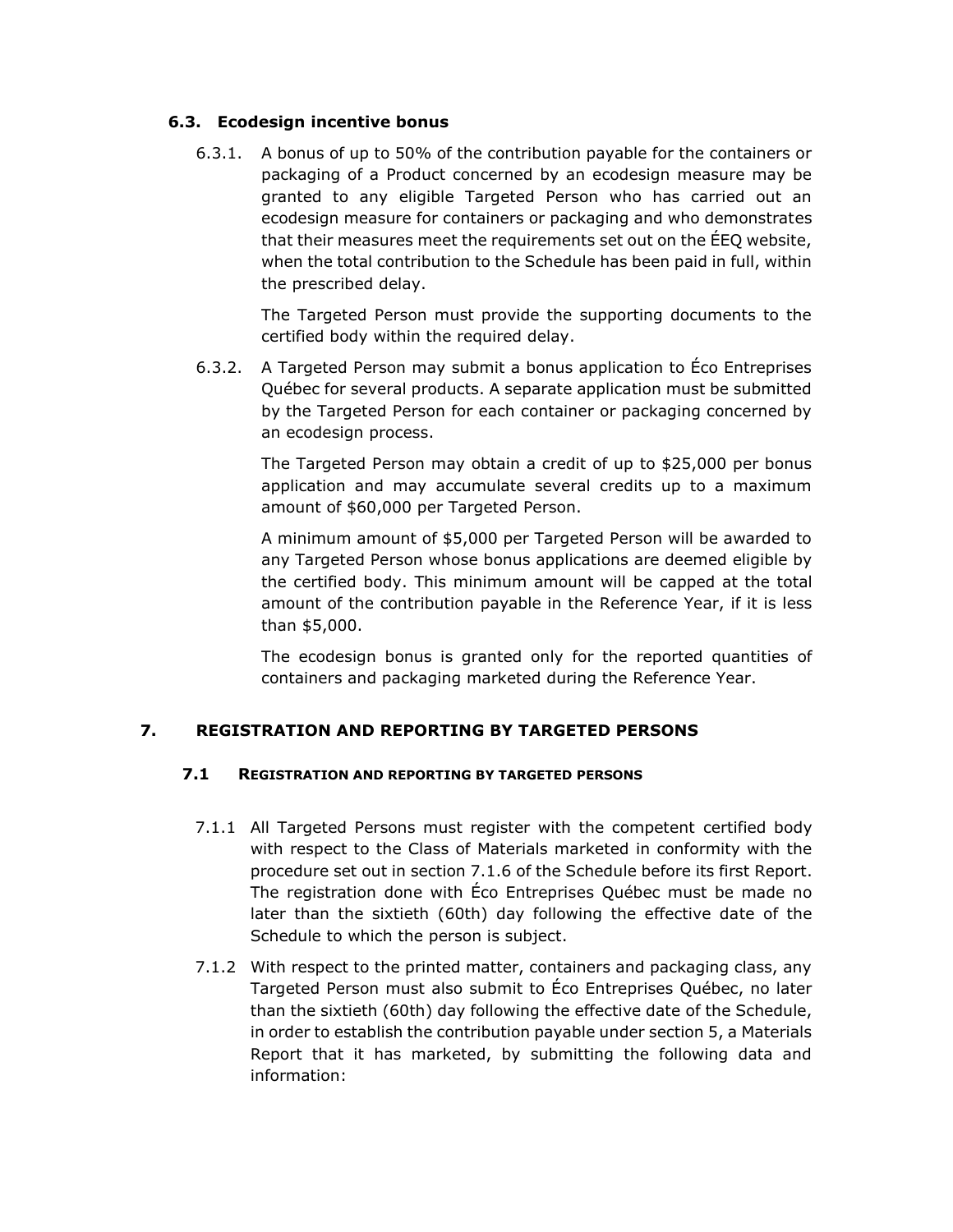- a) A description of the methodology and data used to prepare the Targeted Person's Materials report;
- b) A description of the Materials excluded from the Materials report used to establish the Targeted Person's payable contribution;
- c) A description of deducted Materials from the Targeted Person's Materials report, as well as the number of kilograms or the percentage applied according to the type of Material;
- d) A description of the containers, packaging and printed matter that the Targeted Person marketed and that are not mentioned in the Materials report, as well as the quantity in kilograms of the marketed containers, packaging and printed matter;
- e) A list of Brands, Names and Distinguishing Guises that are covered in the Targeted Person's Materials report;
- f) A declaration as to the truthfulness of the information contained in the Targeted Person's Materials report.
- 7.1.3 Registration with RecycleMédias must be made by any Targeted Person who has marketed newspapers (including any Targeted Person who is exempt from contributions under section 2.2.3 of the Schedule) by sending the information required in Appendix C of the Schedule no later than the thirtieth (30th) day following its registration.
- 7.1.4 With respect to the Newspapers class, any Targeted Person (including any Reporting Person exempt from contributions under section 2.2.3 of the Schedule) shall also file a report of Materials that was marketed during the Reference Year, by transmitting to RecycleMédias the information required in Appendix D of the Schedule, including but not limited to:
	- a) A list of the brands, names and distinguishing guises covered by the Materials Report of the Targeted Person;
	- b) a list and a description of the Materials excluded from the Materials report used to establish the Targeted Person's payable contribution;
	- c) A statement certifying that the content of the Materials report of the Targeted Person is true and accurate;
	- d) a list of the digital products that the Targeted Person owns and offers throughout the Obligation Year.
- 7.1.5 The Materials Report for the 2022 Obligation Year for RecycleMédias must be done by the Targeted Person no later than March 31, 2023;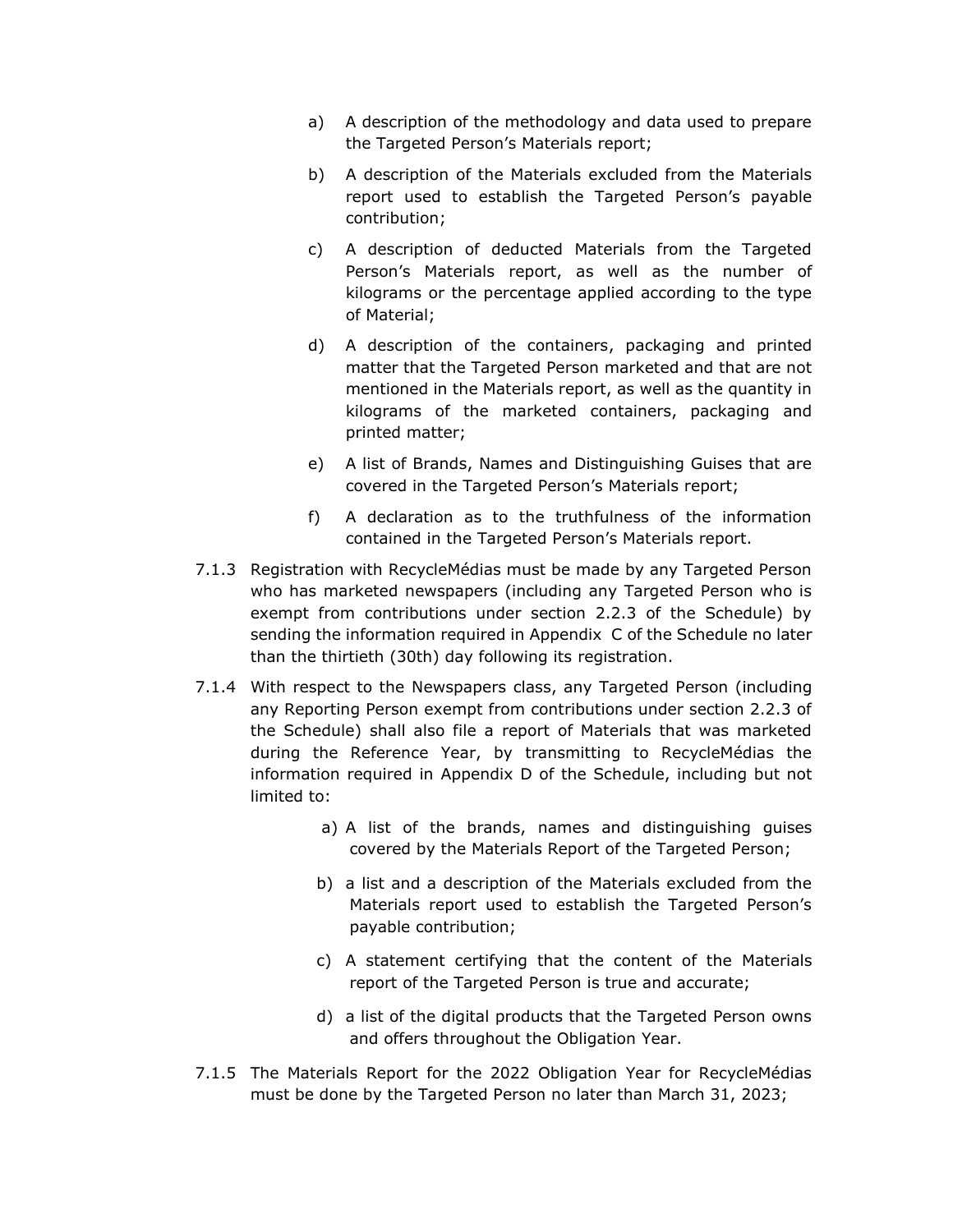7.1.6 The registration and Materials report must be transmitted the certified body electronically. This must be done by using the forms that are provided to this effect in the registration and reporting interfaces that are available on Éco Entreprises Québec's website at [www.eeq.ca](http://www.eeq.ca/) or on the RecycleMédias' website [www.recyclemedias.com,](http://www.recyclemedias.com/) all according to the submission procedures described on any of the websites.

#### <span id="page-25-0"></span>**7.2 BILLING, CREDITS, REIMBURSEMENT AND PENALTIES**

7.2.1 With respect to the Targeted Person subject to the jurisdiction of Éco Entreprises Québec, upon receipt of the Materials report from the Targeted Person, the certified body sends by e-mail to the Targeted Person who submitted the report one (1) or two (2) invoice(s) for the payable contribution, which is established based on the information contained in the Materials report, and in relation to the type of contribution established pursuant to sections 5.3.1 or 5.3.2 of the Schedule, as the case may be.

With respect to the Targeted Persons subject to the jurisdiction of RecycleMédias, the certified body sends to the Targeted Persons a statement showing the contribution in ad placements and one or more invoices showing the contribution payable and the additional cash contribution payable, if any.

The present section cannot, however, be interpreted as exonerating the Targeted Person from paying the contribution within the period stipulated in section 5.3 and 5.4 of the Schedule.

The present section also cannot be interpreted as denying a certified body of its right to review said Materials report and to send an imposed invoice or a revised invoice pursuant to sections 7.2.2, 7.2.3 and 7.2.4 of the Schedule.

7.2.2 Any failure to register, any failure to submit the Materials report and the submission of an incomplete, late, erroneous or fraudulent Materials report gives rise to the possibility that the certified body, at any time, may impose the amount of the contribution payable, the contribution in ad placements or the additional cash payable contribution, as the case may be, by means of an estimate based on all elements in its possession, notably based on the installations or activities of the Targeted Person, or by way of a recognized fixed-price estimate method. These elements or methods remain confidential if personal information concerning a Targeted Person are used by the certified body to establish the statement or imposed invoice. In this case, the certified body cannot be compelled to reveal these elements or methods. This statement or imposed invoice are presumed valid and if it is contested, it belongs to the Targeted Person to establish that the statement or the invoice is illfounded.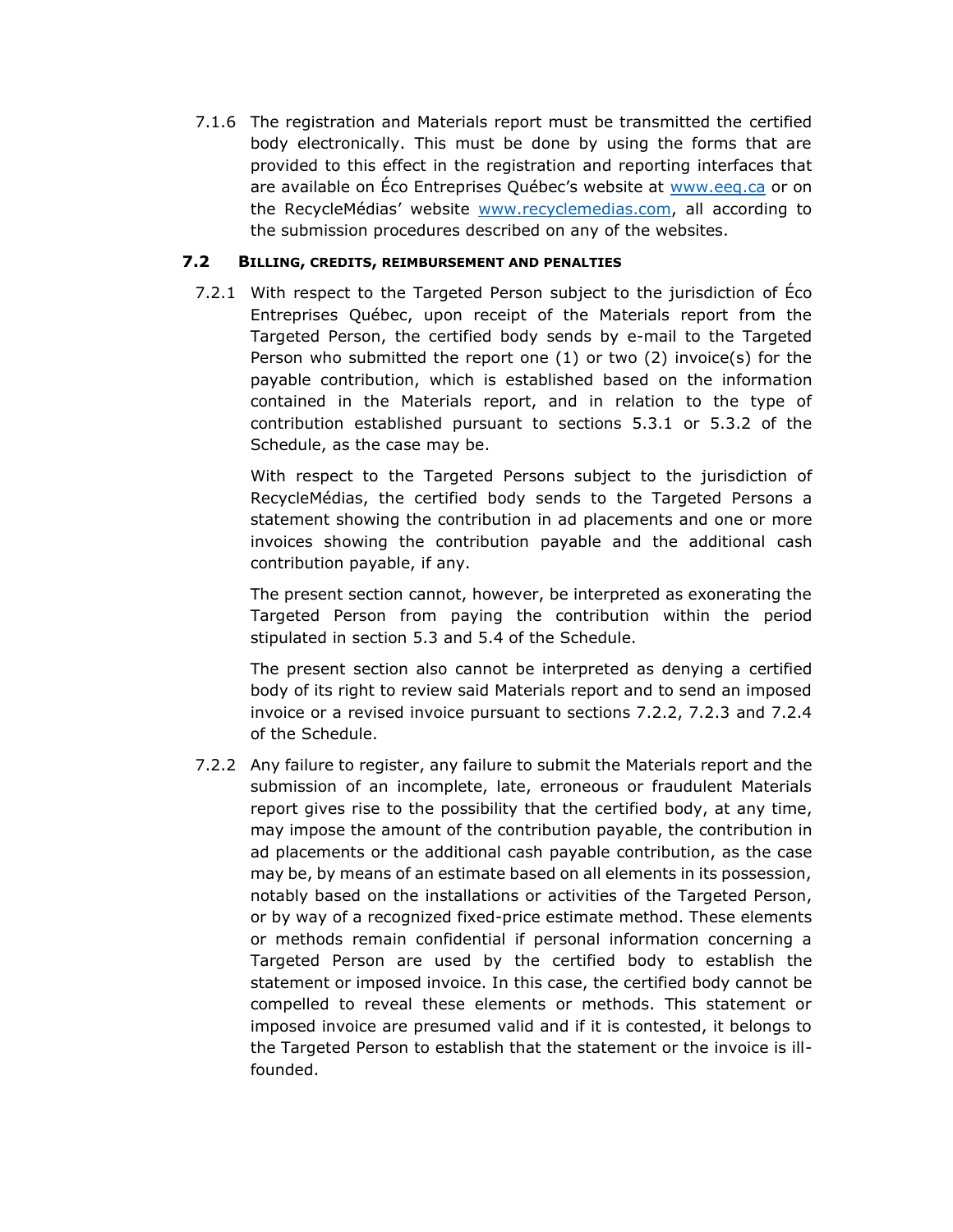This statement or imposed invoice includes interest and the administrative fees established pursuant to sections 5.5.1, 5.5.2 and 5.5.3 of the Schedule. Despite any contestation, any amount owed under the statement or imposed invoice, as the case may be, must be paid in the thirty (30) days of the statement or invoice being issued.

In the event that the Targeted Person subject to the first paragraph has previously been sent a statement or imposed invoice under the terms of one or more previous Schedules, the certified body may require payment of an amount equivalent to an increase of at most 20% of the payable contribution or the contribution in ad placements established, in conformity with the first paragraph, as the case may be.

7.2.3 A certified body can, within a delay of three (3) years following the date when the Targeted Person submits the Materials report, review the Materials report submitted by the Targeted Person and require that the Targeted Person provide the necessary supporting documentation to the competent certified body within a delay of sixty (60) days. The certified body can also decide to make the necessary corrections after having informed the Targeted Person. Following these corrections, a revised invoice indicating the adjusted payable contribution or a revised statement indicating the adjusted payable contribution in ad placements, as the case may be, is sent to the Targeted Person. This revised statement or invoice, as the case may be, is presumed valid and if it is contested, it belongs to the Targeted Person to establish that it is ill-founded.

Despite any contestation, the additional sum required to be paid for the contribution as indicated in the revised invoice or statement must be paid by the Targeted Person to the competent certified body within a delay of thirty (30) days following the issuance of this invoice.

The amount owed will bear interest at the rate fixed by section 28 of the *Tax Administration Act* (chapter A-6.002), and this in conformity with section 53.31.16 of the Act. The interest is calculated daily on the unpaid amount, starting from the date this amount must be paid until the date of payment, at the rate mentioned here above. Any change to this rate automatically brings a change to the payable interest rate pursuant to the present section.

In addition to interest, any Targeted Person that has not paid the sum required within the delay of ninety (90) days following the date at which this sum is due, must pay fees equivalent to 10% of the sum owed to compensate for the administrative fees incurred by the competent certified body.

7.2.4 In the event that a Targeted Person believes that it has grounds that could justify a revision of its Materials report by the certified body, it must submit, within a period of one (1) year following the deadline to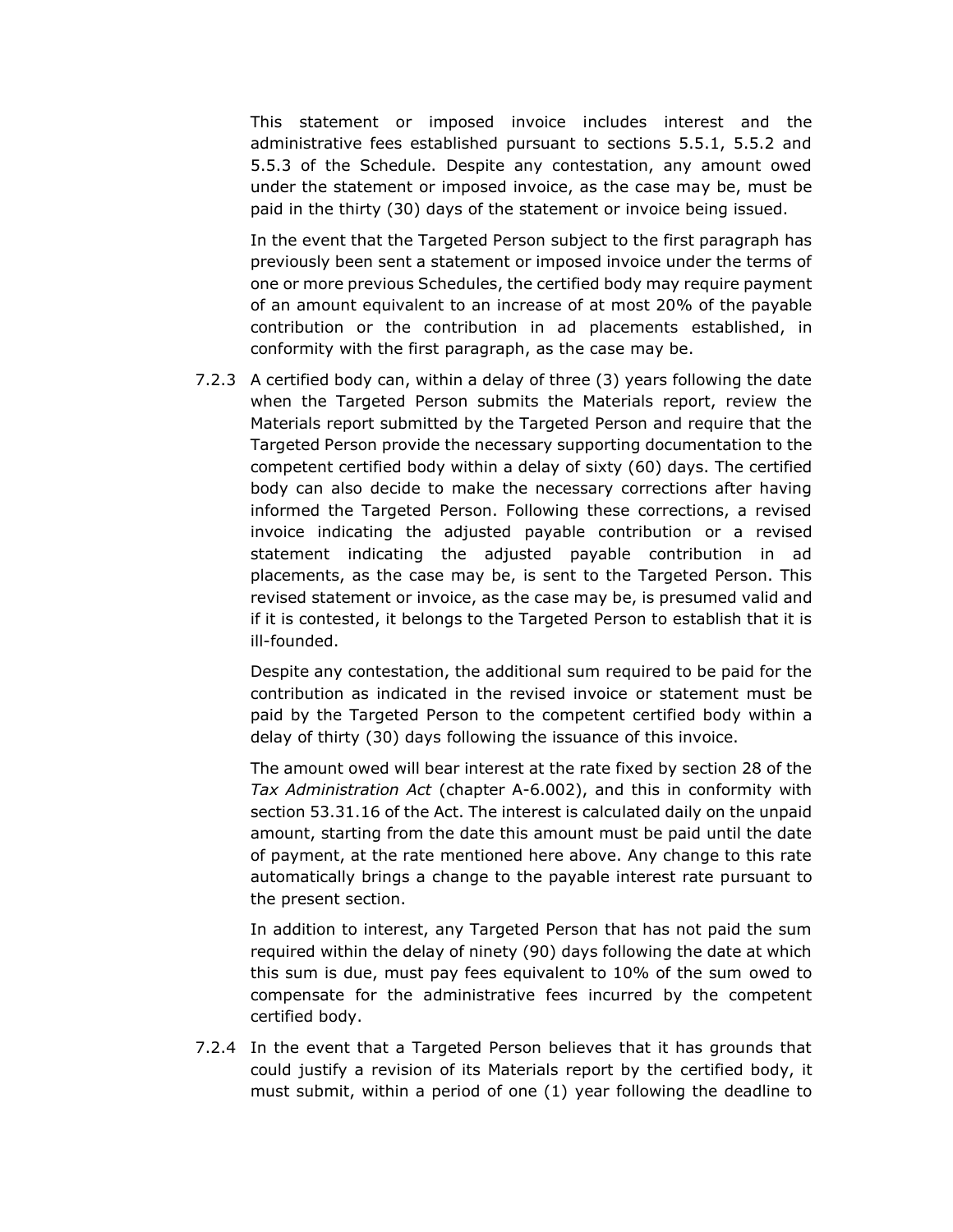submit the Materials report provided for at sections 7.1.2 or 7.1.5 of the Schedule, as the case may be, failing which its claim is forfeited, this amended Materials report for approval by a certified body. This predetermined time limit is of two (2) years when the amended Materials report seeks to correct a situation where more than one Targeted Person has submitted a Materials report relating to the same Material(s), which resulted in duplicate reports. All relevant documents and information allowing a certified body to proceed with a complete analysis and to render an enlightened decision must be filed in the same delay. If a certified body approves in all or in part the said revised Materials report, a revised invoice of the payable contribution or a revised statement for the contribution in ad placements, as the case may be, is then transmitted to the Targeted Person. This revised statement or invoice is presumed valid and where it is contested, it belongs to the Targeted Person to establish that it is ill-founded.

If, within a delay of one (1) year following the delay established in sections 7.1.2 or 7.1.5 of the Schedule, as the case may be, a Targeted Person submits more than one amended Materials report for approval to the certified body, said person is subject to pay administration fees corresponding to the greatest amount between \$250 and 5% of the difference between the existing contribution and the contribution indicated in the new revised Materials report submitted for approval, for a maximum of \$25,000. Those administrative fees are payable at the time of submission of the revised Materials report and prior to any analysis, by the certified body, of any revised Materials report.

When any revised Material report is approved by the competent certified body pursuant to the second paragraph, and a Targeted Person must pay a higher contribution than that of the previously accepted revised Materials report by the certified body, the certified body may renounce to the Targeted Person having to pay the administration fees due under the second paragraph of this section. The amount of administration fees already paid is to be credited to the Targeted Person, as the case may be.

Despite any contestation, the additional amount required to be paid for the contribution as indicated in the revised invoice must be paid by the Targeted Person within a delay of thirty (30) days following the issuance of this invoice. The amount owed will bear interest at the rate fixed by section 28 of the *Tax Administration Act* (chapter A-6.002), and in conformity with section 53.31.16 of the Act. The interest is calculated daily on the unpaid amount, starting from the date this amount must be paid until the date of payment, at the rate mentioned here above. Any change to this rate automatically brings a change to the payable interest rate pursuant to the present section.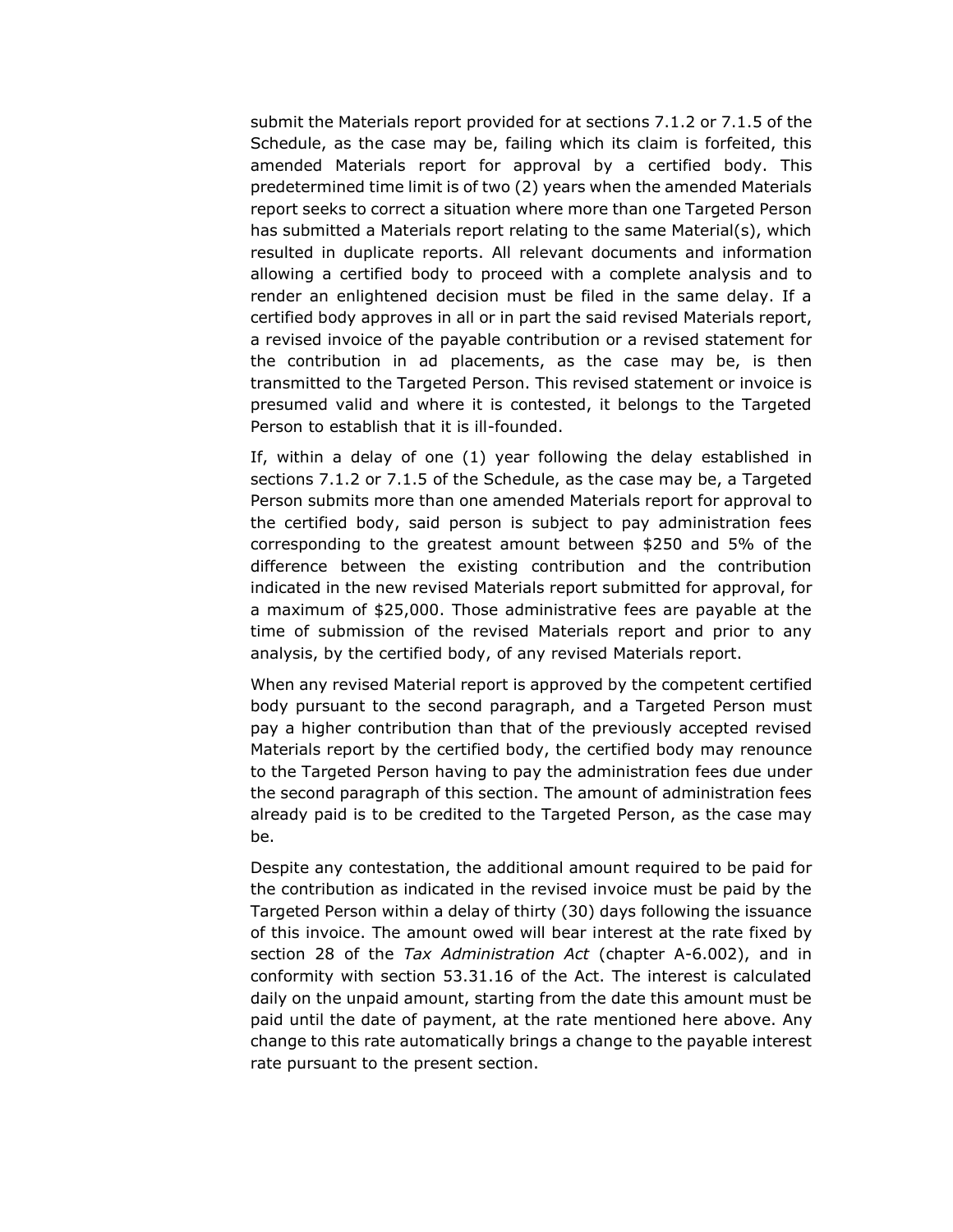In addition to interest, any Targeted Person that has not paid the sum required within the delay of ninety (90) days following the date at which this sum is due, must pay fees equivalent to 10% of the sum owed to compensate for the administrative fees it incurred by the certified body.

- 7.2.5 Once the amended Materials report is approved by a certified body, and it appears that the Targeted Person paid a contribution that was higher than it should have paid, the amount overpaid is credited to any contribution payable for the following Obligation Year, up to the adjusted contribution amount for the current Obligation Year. The certified body reimburses the Targeted Person, without interest, any amount exceeding this credit subject to any administration fees owed to the certified body pursuant to section 7.2.4, paragraph 2.
- 7.2.6 A Targeted Person to whom an imposed or revised invoice has been sent may attempt to arrive at an agreement with the competent certified body pursuant to section 8 of the Schedule if the dispute relates to the quantity or the qualification of Materials that should have been taken into account in the Materials report. This process does not exempt, however, the Targeted Person from their obligation to pay the amount indicated in the imposed invoice in the period indicated at section 7.2.2 of the Schedule, or the additional sum required to be paid as a contribution indicated in the revised invoice within the delay indicated at section 7.2.3 or 7.2.4, as the case may be. In the event where an agreement is reached and results in an overage paid, section 7.2.5 of the Schedule applies with any necessary adjustments.

#### <span id="page-28-0"></span>**7.3 Verification and conservation of files**

7.3.1 A certified body reserves the right to require, from any Targeted Person, as well as, any person whom the certified body has reasonable grounds to believe is a Targeted Person, the books, registries, accounting documents and any other documents deemed necessary by the certified body in order to establish the payable contribution by this person.

Any person to whom such a request is made must render this information available to be consulted and photocopied by the certified body, during normal business hours, no later than sixty (60) days following the receipt of a written notice from the certified body to that effect.

7.3.2 Other than the information and documents that the Targeted Person must submit in support of its Materials report, the competent certified body reserves the right to require from the said person that it provide, within sixty (60) days following the receipt of a written notice, any supplementary information, such as, a complete list of containers and packaging, printed matter and newspapers covered by the Schedule, whether or not this information was used in the preparation of the Materials report, the data tables, audit reports, list of declared Brands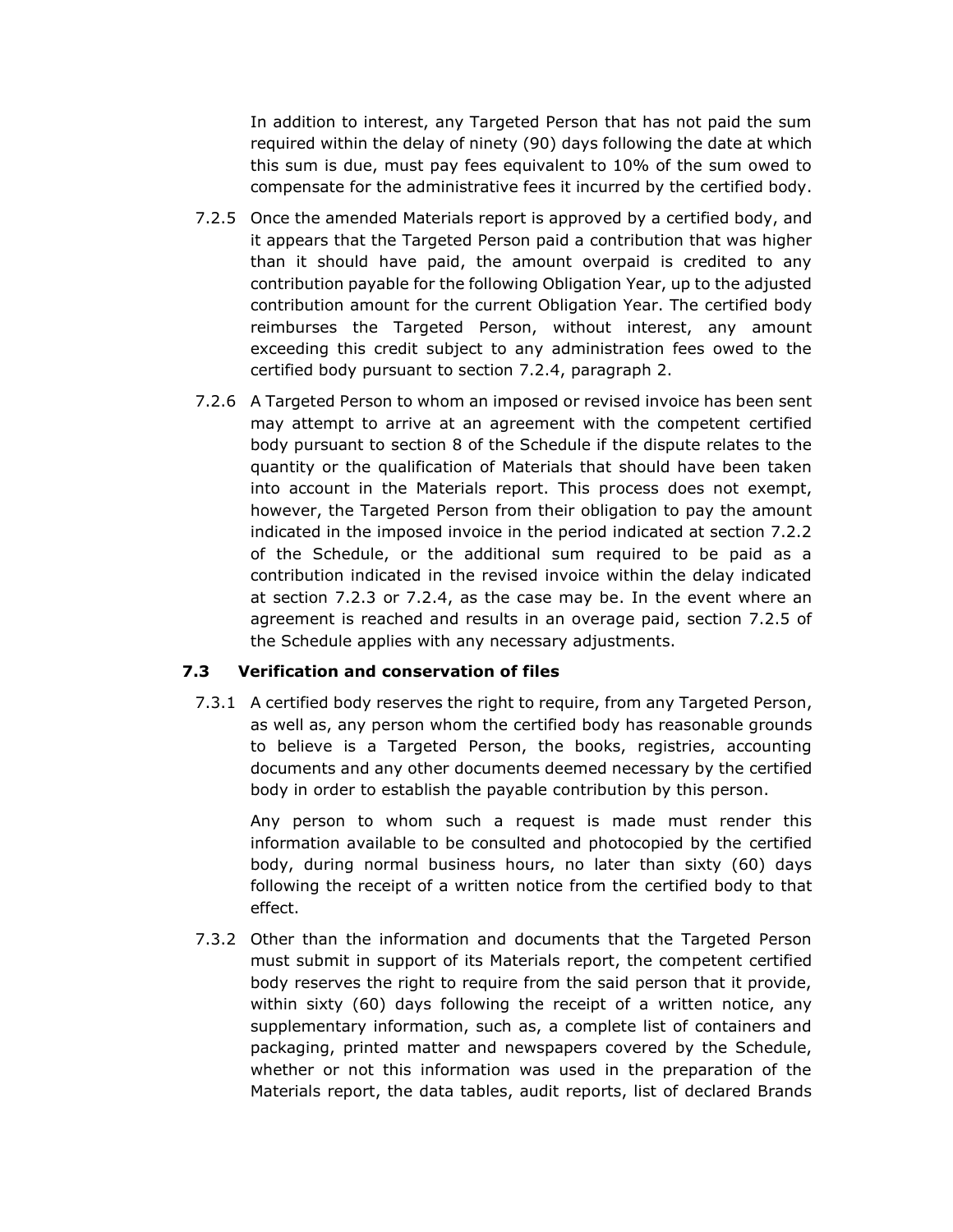and list of Brands excluded from the Materials report and the distribution of percentages, which were used by the Targeted Person to complete its Materials report.

- 7.3.3 When a Targeted Person does not provide the information and documents required by the certified body within the delay set out in sections 7.3.1 or 7.3.2, as the case may be, said person is subject to pay administration fees corresponding to the greatest amount between \$250 and 1% of the contribution owed for the relevant Obligation year following this default, for a maximum amount of \$25,000.
- 7.3.4 Any Targeted Person must keep a record of all documents and other supports used to prepare the Materials report and, in such event, any proof of publication related to its contribution in ad placements, for a period of at least five (5) years from the date that this Materials report is transmitted or from the date of publishing of the ad placement, as the case may be.

## <span id="page-29-1"></span><span id="page-29-0"></span>**8. DISPUTE RESOLUTION**

#### **8.1 Procedure**

- 8.1.1 In the case of a dispute between the Targeted Person and the certified body regarding the quantity or the qualification of the Materials that should have been taken into account in the Materials report following the issuance of an imposed invoice pursuant to section 7.2.2 of the Schedule, or following the issuance of a revised invoice pursuant to section 7.2.3 or 7.2.4 of the Schedule, or regarding the value of ad placements made, in such event, the Targeted Person and the certified body will endeavour to resolve the dispute by way of discussions between their respective representatives in the thirty (30) days following the issuance of the invoice, a written notice of dispute or of a mutual agreement, which shall be recorded in writing.
- 8.1.2 If the dispute cannot be resolved during the prescribed period, the certified body may have recourse to the courts or to any alternative dispute resolution methods of its choice.
- 8.1.3 Non-payment or the failure by the Targeted Person to submit its Materials report shall not be subject to an arbitration.

#### <span id="page-29-3"></span><span id="page-29-2"></span>**9. ADJUSTMENTS**

#### **9.1 Adjustments**

9.1.1 In the case where, for a particular Class of Materials, Éco Entreprises Québec collects, following the expiry of the twenty-four (24) month period following the date where the balance for the payable contribution is due as prescribed by section 5.3.1 of the Schedule, an amount that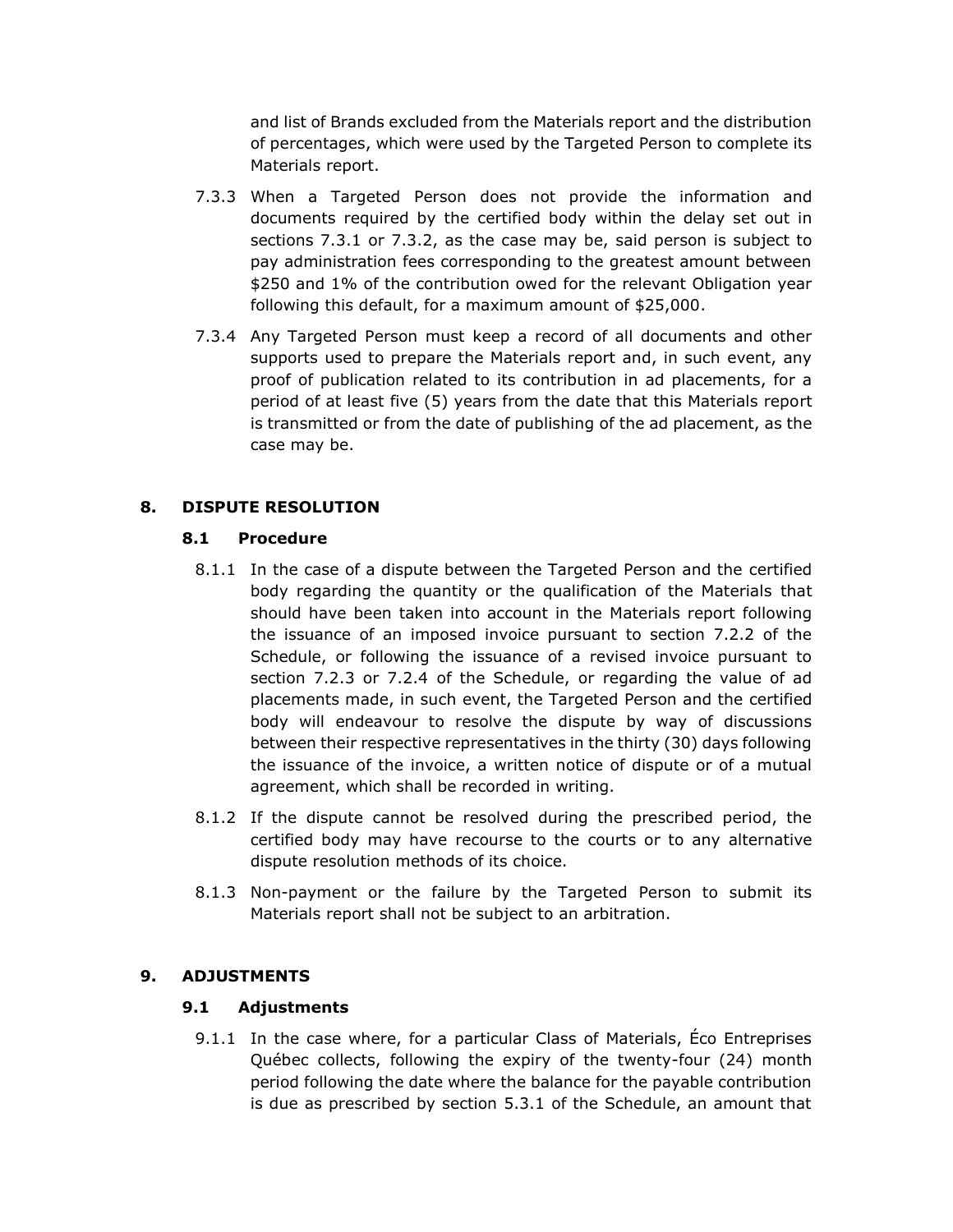exceeds by 4% the required amount to be paid for this Class of Materials, for one (1) year where said amounts become due, a) the amount of the compensation determined by the Société québécoise de récupération et de recyclage, including the interest, administrative fees and applicable penalties, as the case may be, b) the amount necessary to indemnify Éco Entreprises Québec for its management costs and other expenses related to the compensation regime, as well as, c) the amount payable to the Société québécoise de récupération et de recyclage pursuant to section 53.31.18 of the Act (this last amount being identified in the present SectionChapter, as being the "required amount"), Éco Entreprises Québec may issue a credit to Targeted Persons that have paid the contribution for the Obligation Year in which the surplus has accumulated. This credit will correspond to the amount collected above the exceeding 4% and is redistributed pro rata amongst the payable contributions by sub-class of Materials within each class, and then, by pro rata amongst the contributions paid by the Targeted Persons within each sub-class.

If Éco Entreprises Québec determines that it is likely to collect an amount exceeding 4% of the amount necessary, for a Class of Materials, following the expiry of the twenty-four (24) month period following the date on which the balance of the contribution is payable under section 5.3.1 of the Schedule, Éco Entreprises Québec may, even before the expiry of the twenty-four (24) month period, apply all or part of this amount to the contribution due, for this category of materials, for the current or a subsequent Obligation Year.

- 9.1.2 In the case where RecycleMédias collects, for the Obligation Year, an amount exceeding 5% the amount necessary to pay in respect to the Newspapers class a) the amount of the annual compensation determined by the Société Québécoise de recuperation et recyclage, including the interests and the administrative fees and applicable penalties, as the case may be, b) the RECYC-QUÉBEC fees and c) the fees of RecycleMédias, RecycleMédias may grant a credit to those Targeted Persons of the Newspapers class who have paid their contributions payable for the Obligation Year for which this excess has accumulated. This credit will correspond to the amount collected in excess of the 5% and will be distributed in pro rata to the contributions payable paid by the Targeted Persons of the Newspapers class.
- 9.1.3 In the case where Éco Entreprises Québec does not collect the required amount for a Class of Materials following the expiry of the twenty-four (24) month period following the date where the balance for the payable contribution is due pursuant to section 5.3.1 of the Schedule, Éco Entreprises Québec can require from Targeted Persons for this Class of Materials the amount needed to satisfy the difference. This amount is distributed pro rata amongst the required contributions by a sub-class of Materials within this Class and then, by pro rata amongst the required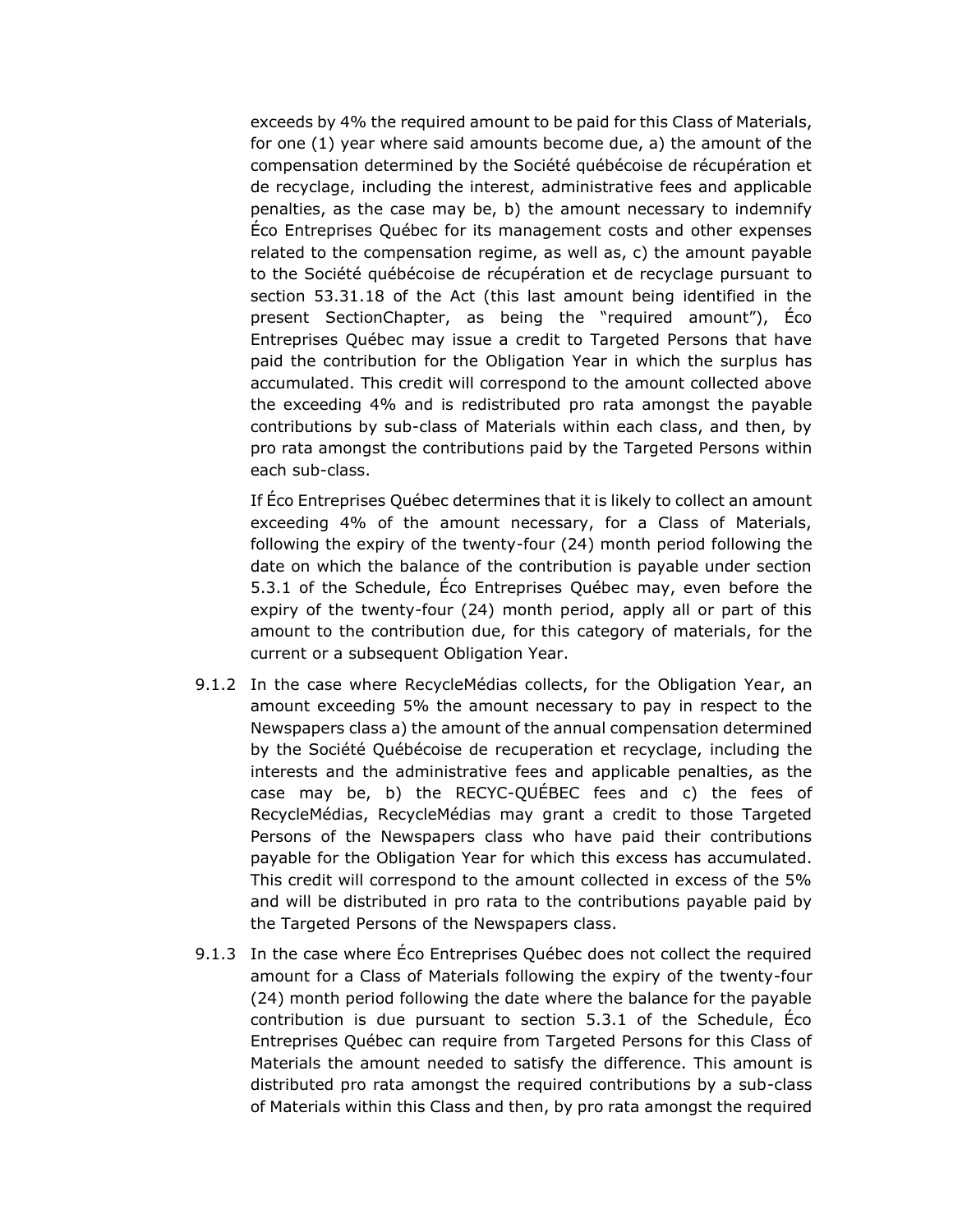contributions for each Targeted Person within each sub-class. This amount must be paid to Éco Entreprises Québec by the Targeted Persons within a delay of thirty (30) days following the transmission of an invoice to this effect by Éco Entreprises Québec. The sections 5.4 and 5.5 of the Schedule are applicable for this amount by making the necessary modifications.

If Éco Entreprises Québec judges that it will most likely not be able to collect the amount necessary for a Class of Materials, at the expiry of a twenty-four (24) month period following the date at which the balance of the payable contribution is payable pursuant to section 5.3.1 of the Schedule, Éco Entreprises Québec can, even before the expiry of the twenty-four (24) month period, require an amount that it deems necessary to satisfy the difference. This amount is distributed pro rata amongst the required contributions by sub-class of Materials within this Class, and then, pro rata amongst the required contributions to be paid by the Targeted Persons within each sub-class. This amount must be paid to Éco Entreprises Québec by the Targeted Persons within thirty (30) days following the transmission of an invoice to this effect by Éco Entreprises Québec. The sections 5.5 and 5.6 of the Schedule are applicable to this amount by making the necessary modifications.

9.1.4 In the event that RecycleMédias does not collect, for the Obligation Year, or determines that it is unlikely to collect, the amount necessary to pay in regards to the Newspapers class a) the annual compensation amount determined by the Société Québécoise de récupération et de recyclage, including interest and administrative fees and applicable penalties, as the case may be, b) RECYC-QUÉBEC's fees, and c) RecycleMédias' fees, RecycleMédias may request from the Targeted Persons of the Newspapers class the amount required to make up the difference. This amount shall be distributed pro rata amongst the required contributions payable by each Targeted Person for the Obligation Year. In such a case, this amount shall be paid to RecycleMédias by the Targeted Persons of the Newspapers class within a period of thirty (30) days following the transmission of an invoice for this purpose by RecycleMédias. Chapter 5 of the Schedule shall apply to this amount, with the necessary adaptations.

#### <span id="page-31-1"></span><span id="page-31-0"></span>**10. EFFECTIVE DATE AND DURATION**

#### **10.1 Effective Date**

The Schedule shall be effective on the day of its publication in the *Gazette officielle du Québec*.

#### <span id="page-31-2"></span>**10.2 Duration**

The Schedule is valid for the 2022 Obligation Year.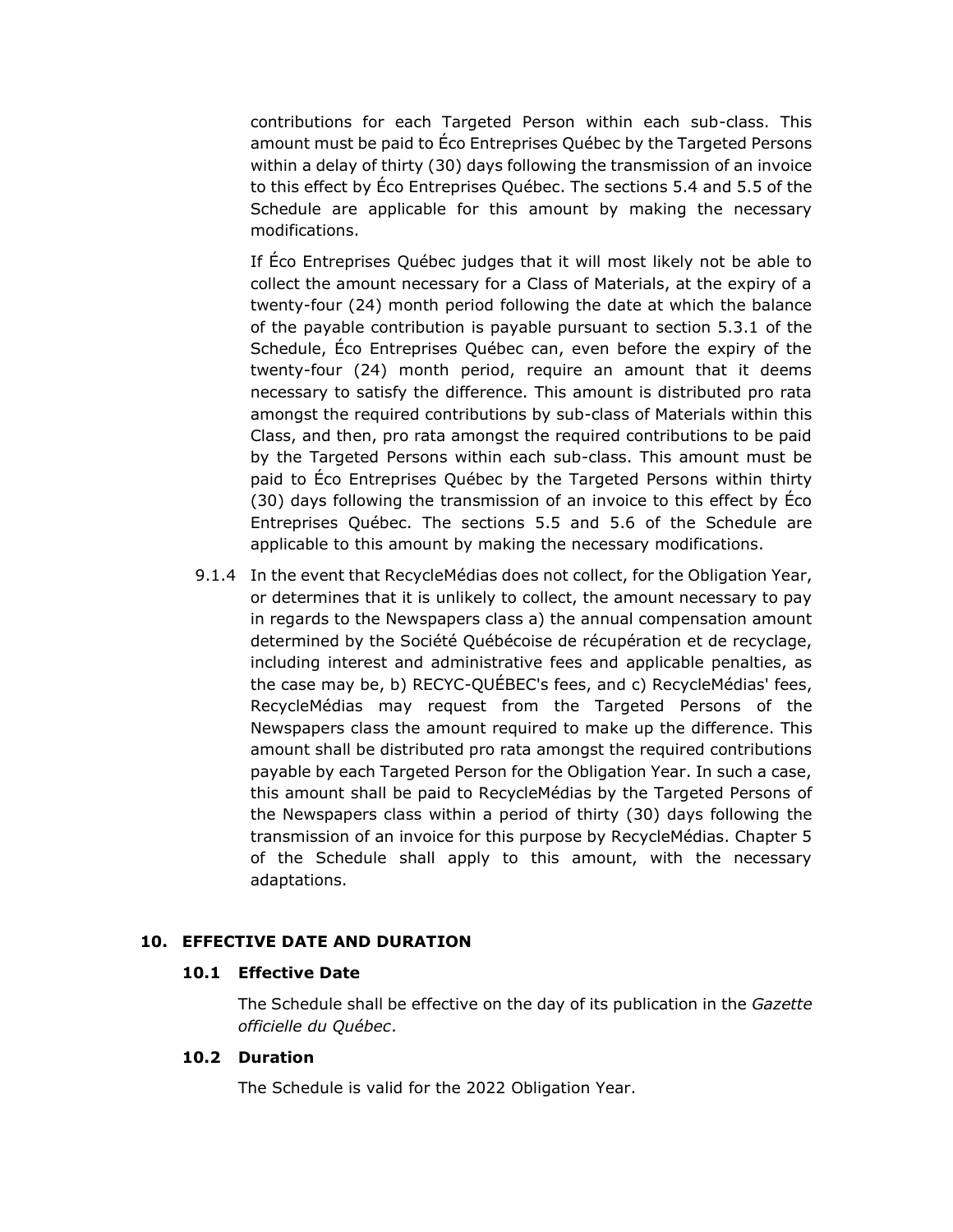## <span id="page-32-0"></span>**APPENDIX A: 2022 CONTRIBUTION TABLE**

## **Contributions for the period from January 1st through December 31st, 2021**<sup>1</sup>

| Class of<br><b>Materials</b> | Sub-class of<br><b>Materials</b> | <b>Materials</b>                                                      | Annualized<br>contributions<br>$\phi / kg$ | <b>Credit for</b><br>recycled content<br>(Threshold to |
|------------------------------|----------------------------------|-----------------------------------------------------------------------|--------------------------------------------|--------------------------------------------------------|
|                              |                                  |                                                                       |                                            | $achieve2$ )                                           |
|                              |                                  | • Newsprint inserts and circulars                                     | 24,333                                     | 80%                                                    |
|                              |                                  | • Catalogues and publications                                         | 31,377                                     | 50 %                                                   |
|                              |                                  | • Magazines                                                           | 31,377                                     | 50 %                                                   |
| <b>Printed matter</b>        |                                  | • Telephone books                                                     | 31,377                                     | 80%                                                    |
|                              |                                  | • Paper for general use                                               | 31,377                                     | 80%                                                    |
|                              |                                  | • Other printed matter                                                |                                            |                                                        |
|                              | Paperboard <sup>3</sup>          | • Corrugated cardboard                                                | 27,906                                     | n/a                                                    |
|                              |                                  | • Kraft paper shopping bags                                           | 27,906                                     | 100 %                                                  |
|                              |                                  | • Kraft paper packaging                                               | 27,906                                     | 100 %                                                  |
|                              |                                  | • Boxboard and other paper packaging                                  | 35,083                                     | n/a                                                    |
|                              |                                  | • Gable-top containers                                                | 36,373                                     | n/a                                                    |
|                              |                                  | • Paper laminants                                                     | 48,969                                     | 100 %                                                  |
| <b>Containers and</b>        |                                  | • Aseptic containers                                                  | 43,704                                     | n/a                                                    |
| Packaging                    |                                  | • Cork and wood                                                       | 59,746                                     | n/a                                                    |
|                              |                                  | • Polyethylene terephthalate (PET) bottles                            | 45,956                                     | 100 %                                                  |
|                              |                                  |                                                                       |                                            |                                                        |
|                              |                                  | • High-density polyethylene (HDPE) bottles and<br>containers $< 5$ l. | 27,233                                     | 100 %                                                  |
|                              |                                  | • Plastic laminants                                                   | 76,693                                     | n/a                                                    |
|                              | <b>Plastics</b>                  | · Plastic HDPE and Low-density polyethylene<br>(LDPE) films           | 77,159                                     | n/a                                                    |
|                              |                                  | • HDPE, LDPE plastic shopping bags                                    | 77,159                                     | n/a                                                    |

 $1$  For the calculation of the contribution for the 2022 Obligation Year, the Targeted Persons must, without fail, for the purposes of the application of chapters 5 and 7 of the Schedule, declare the materials that were marketed in Québec for the twelve (12) months comprised between January 1<sup>st</sup> and December 31<sup>st</sup> of the Reference Year, that is prescribed in division 5.1 of the Schedule.

<sup>3</sup> Also includes other fibers

Г

<sup>&</sup>lt;sup>2</sup> see Division 6.2 of the Schedule.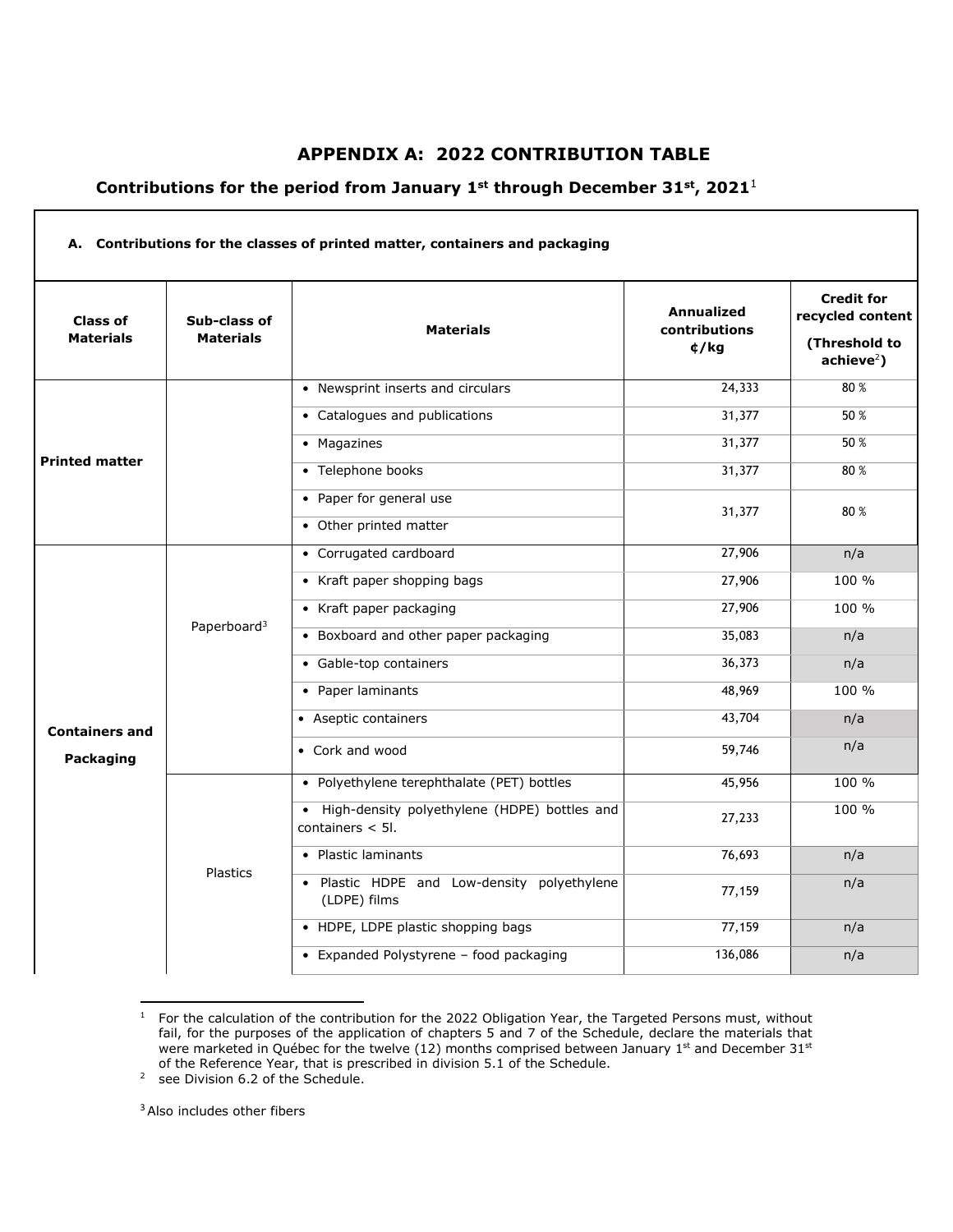#### **A. Contributions for the classes of printed matter, containers and packaging**

| <b>Class of</b><br><b>Materials</b> | Sub-class of<br><b>Materials</b>               | <b>Materials</b>                                                                                                                                       | <b>Annualized</b><br>contributions<br>$\phi / kg$ | <b>Credit for</b><br>recycled content<br>(Threshold to<br>$achieve2$ ) |
|-------------------------------------|------------------------------------------------|--------------------------------------------------------------------------------------------------------------------------------------------------------|---------------------------------------------------|------------------------------------------------------------------------|
|                                     |                                                | • Expanded Polystyrene - cushioning packaging                                                                                                          | 136,086                                           | n/a                                                                    |
|                                     |                                                | • Non expanded Polystyrene                                                                                                                             | 136,086                                           | n/a                                                                    |
|                                     |                                                | • PET containers                                                                                                                                       | 45,956                                            | 100 %                                                                  |
|                                     |                                                | • Polyvinyl chloride (PVC)                                                                                                                             | 136,086                                           | n/a                                                                    |
|                                     |                                                | · Polylactic acid (PLA) and other degradable<br>plastics                                                                                               | 136,086                                           | n/a                                                                    |
|                                     |                                                | · Polypropylène (PP)                                                                                                                                   | 52,029                                            | n/a                                                                    |
|                                     |                                                | • Other plastics, polymers and polyurethane                                                                                                            | 52,029                                            | n/a                                                                    |
|                                     |                                                | • Food and beverages aluminum containers                                                                                                               | 24,985                                            | n/a                                                                    |
|                                     | Aluminum                                       | • Other aluminum containers and packaging                                                                                                              |                                                   |                                                                        |
|                                     |                                                | • Steel aerosol containers                                                                                                                             |                                                   |                                                                        |
|                                     | Steel                                          | • Other steel containers                                                                                                                               | 26,616                                            | n/a                                                                    |
|                                     |                                                | • Clear glass                                                                                                                                          | 25,723                                            | n/a                                                                    |
|                                     | Glass                                          | • Coloured glass                                                                                                                                       | 26,046                                            | n/a                                                                    |
|                                     |                                                | Ceramic<br>$\bullet$                                                                                                                                   | 53,363                                            | n/a                                                                    |
|                                     | <b>B.</b> Contribution for the Newspaper class |                                                                                                                                                        |                                                   |                                                                        |
| <b>Class of Maters</b>              |                                                | <b>Matter</b>                                                                                                                                          | Annualized contributions ¢/kg                     |                                                                        |
| <b>Newspapers</b>                   |                                                | Newspapers<br>$\bullet$                                                                                                                                | 22,688                                            |                                                                        |
|                                     |                                                | Containers or packaging used to deliver<br>$\bullet$<br>newspapers directly to Ultimate Consumers<br>or recipients (including bags or rubber<br>bands) |                                                   | 77,159                                                                 |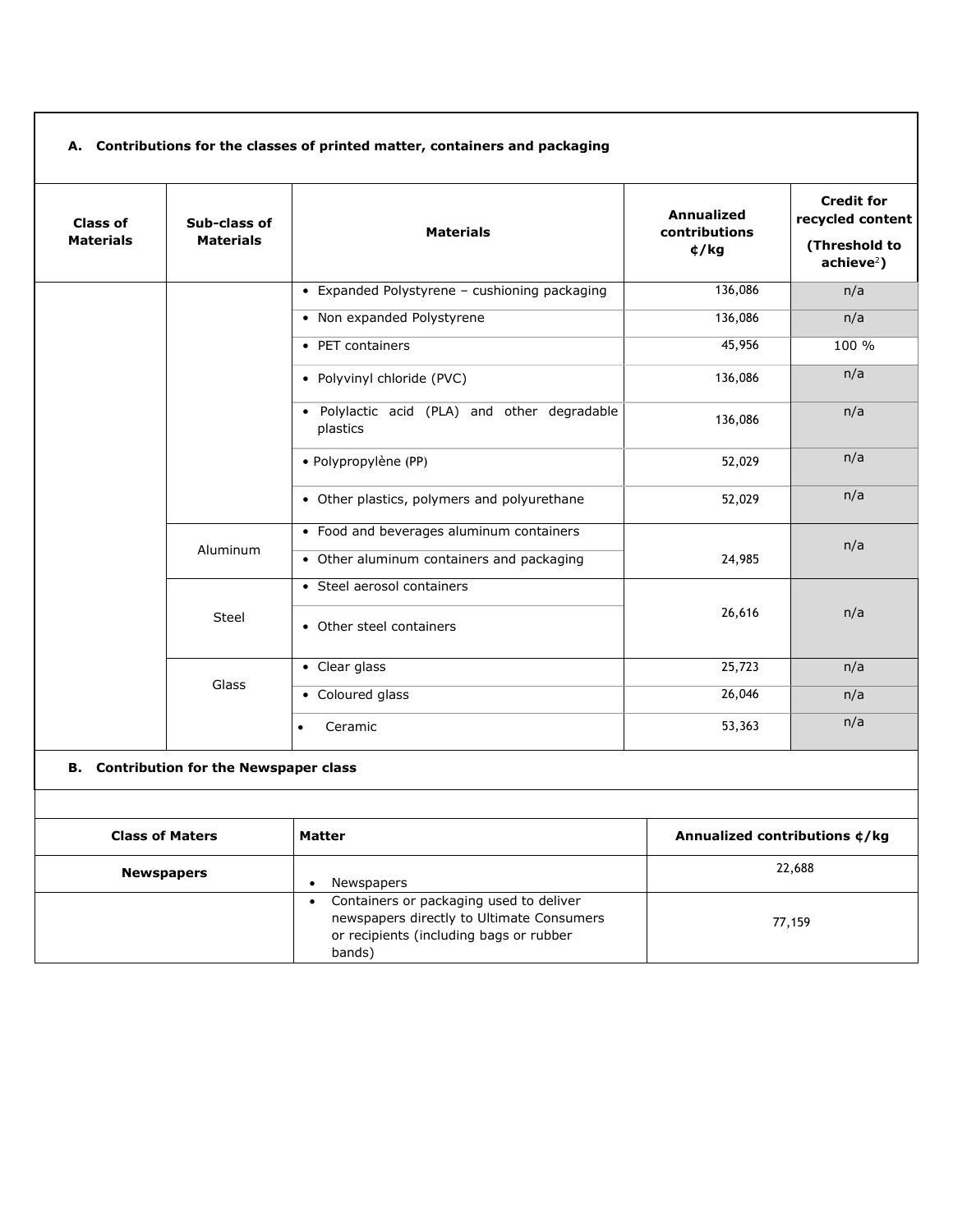## **APPENDIX B: ESTABLISHMENT IN QUÉBEC**

<span id="page-34-0"></span>For the purposes of this Appendix, a Targeted Person is referred to as "enterprise".

If an enterprise does not have its head office, which constitutes its domicile, in the Province of Québec, it may still have one or several establishments in the Province.

Here are some non-exhaustive examples provided solely as a guide to assist in determining whether an enterprise has an establishment in Québec for the purposes of the Schedule:

- a) The enterprise indicates an address in Québec in the "Établissements" section of the report it filed with the Registraire des entreprises du Québec or in its corporate bylaws or regulations.
- b) Insurance companies or financial institutions:

An enterprise that offers insurance or financial products in Québec and holds a license issued by the Autorité des marchés financiers ("AMF") is deemed to have an establishment in Québec.

c) The owner of immovable property in the province:

When an enterprise owns an immovable in Québec, that immovable is presumed to be an establishment.

d) An enterprise using equipment or machinery in the province:

When an enterprise does not have a fixed place of business in the province, it may still have an establishment at the place where it uses an important quantity of machinery or material for a particular moment within a reference year. Said enterprise is then deemed to have an establishment at such place.

e) Commercial activities in the province related to raw materials:

When the activities of an enterprise consist of producing, growing, excavating, mining, creating, manufacturing, improving, transforming, preserving or constructing, in full or in part, anything in Québec, whether or not the sale of the thing occurs in Québec or elsewhere, this activity will allow us to conclude that the enterprise possessed an establishment in Québec in the year in which the activity took place.

f) A representative in Québec:

The establishment of an enterprise signifies a fixed place or a principal place where it carries on business. An establishment also includes an office, a residence, a branch, a mine, a gas or oil well, an agricultural endeavor, a woodlot, a factory, a storage facility or a workshop.

When an enterprise is operated or represented through an employee, an agent or a mandatary who is established at a particular place and has general authority to contract for his employer or mandator, or who possesses an inventory of merchandise belonging to the employer or mandator that is used to regularly fill orders that such employee, agent or mandatary receives, the enterprise is deemed to have an establishment at this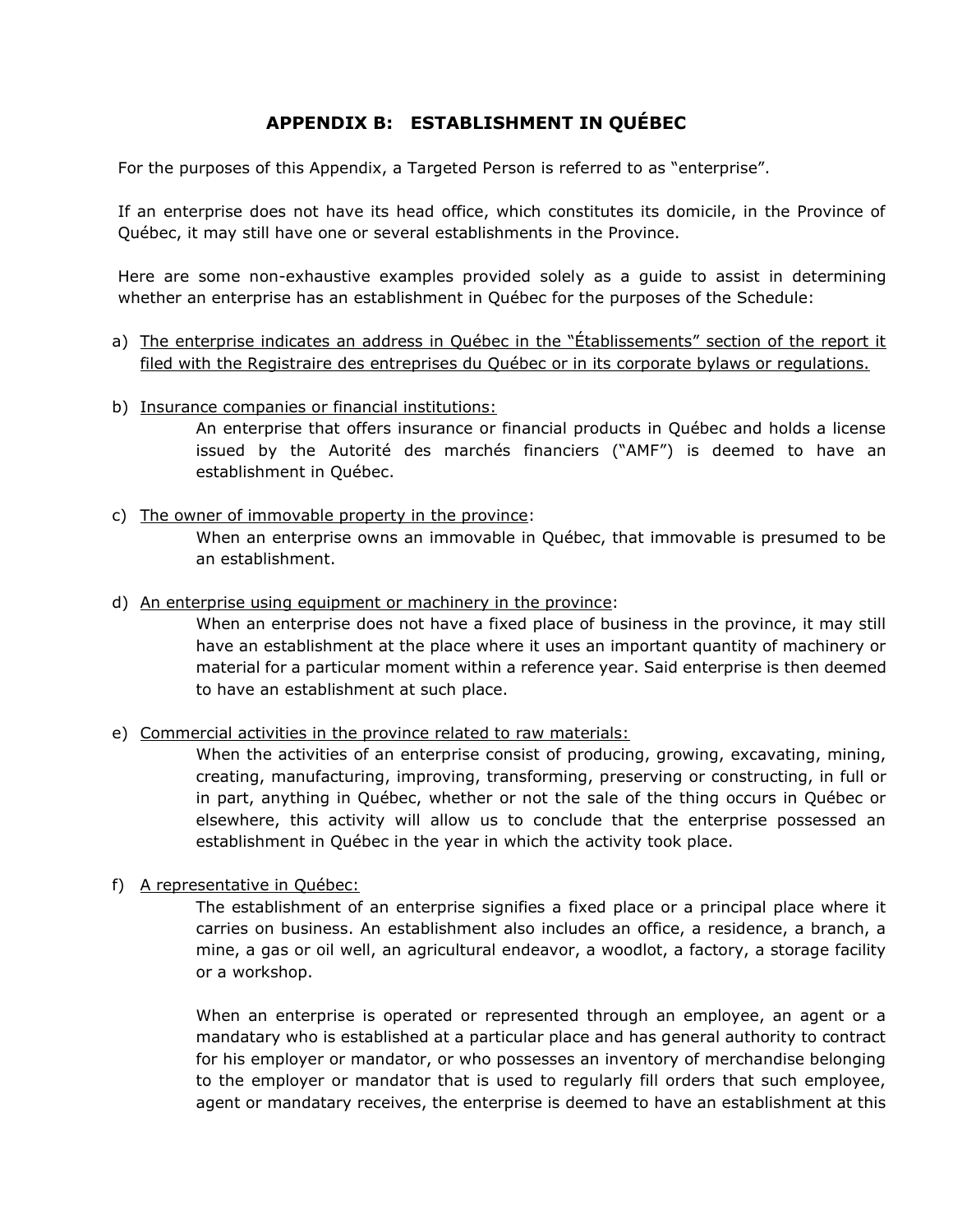place, even if the orders are sometimes placed with a distribution center that is situated outside of Québec.

g) Commission agent, broker, other independent agent or subsidiary:

An enterprise is not deemed to have an establishment by the sole fact that it has a business relationship with someone else through a commission agent, a broker or any other independent agent, or by the fact that it maintains an office or a warehouse for the sole purpose of purchasing merchandise; it will also not be deemed to have an establishment in a place for the sole reason that it controls a subsidiary that itself carries on business in the province.

Attention: A person acting as an "attorney for service" for a legal person that is registered at the Registraire des entreprises du Québec does not constitute an element that would be considered sufficient to determine that the legal person has an establishment in Québec.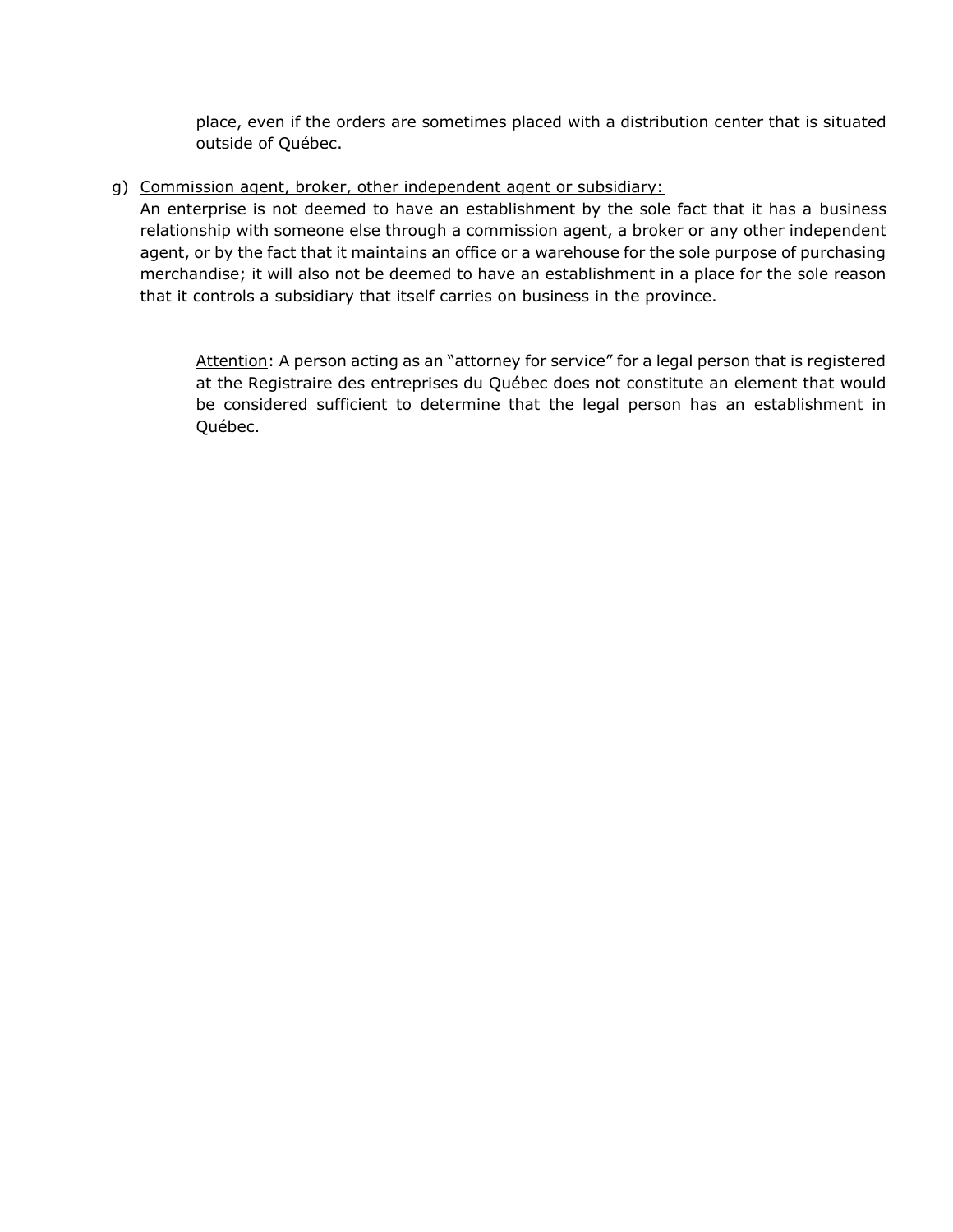## <span id="page-36-0"></span>**APPENDIX C: REGISTRATION WITH RECYCLEMÉDIAS OF A TARGETED PERSON**

Name of the company;

Nature of liability;

Head office address and telephone number;

If the head office is not in Québec, address and telephone number of the domicile or an establishment in Québec;

Website of the company;

Name and contact information of the company's primary contact.